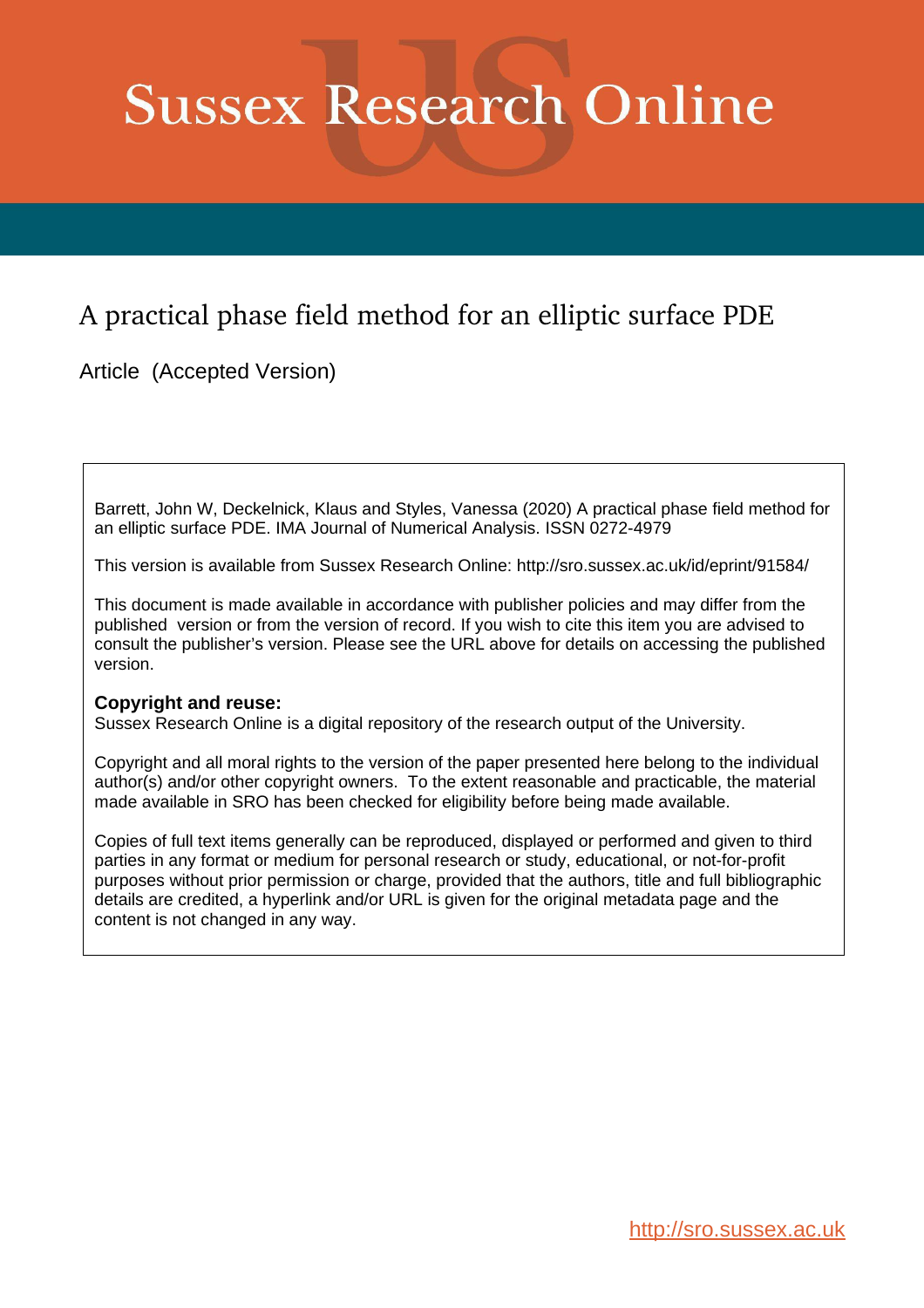# A Practical Phase Field Method for an Elliptic Surface PDE

John W. Barrett<sup>†</sup> Klaus Deckelnick <sup>‡</sup> Vanessa Styles §

#### Abstract

We consider a diffuse interface approach for solving an elliptic PDE on a given closed hypersurface. The method is based on a (bulk) finite element scheme employing numerical quadrature for the phase field function and hence is very easy to implement compared to other approaches. We estimate the error in natural norms in terms of the spatial grid size, the interface width and the order of the underlying quadrature rule. Numerical test calculations are presented which confirm the form of the error bounds.

Key words. elliptic surface PDE, diffuse interface, finite element method, error analysis

AMS subject classifications. 35R01, 65M60, 65M15

# 1 Introduction

Let  $\Gamma \subset \mathbb{R}^{n+1}$   $(n = 1, 2)$  be a closed hypersurface. In this paper we are concerned with a phase field approach for the numerical solution of the PDE

$$
-\Delta_{\Gamma} u + u = f \qquad \text{on } \Gamma \tag{1.1}
$$

and more general elliptic PDEs on surfaces. Here,  $\Delta_{\Gamma}$  denotes the Laplace–Beltrami operator and f is a given function on Γ. Apart from being of interest in their own right, elliptic surface PDEs may arise as subproblems in the time discretization of parabolic surface PDEs as well as in systems involving a coupling to a bulk PDE (see e.g. [18]).

A major issue in the design and analysis of numerical methods for (1.1) lies in the fact that the simultaneous approximation of the PDE and of the surface  $\Gamma$  is required. Let us briefly review the various computational approaches that have been suggested in the literature. Further references can be found in the nice review articles [15] and [3].

In his seminal paper [14], Dziuk proposes a method that employs continuous, piecewise linear finite elements on a regular polyhedral approximation of Γ. For his scheme he obtains an  $O(h)$ error bound in  $H^1(\Gamma)$  and an  $O(h^2)$  bound in  $L^2(\Gamma)$ . This approach has been extended to higher order FEM spaces and higher order polynomial approximations of Γ by Demlow in [11], while an adaptive version of the method can be found in [12]. However, the construction of

<sup>†</sup> John passed away on 30 June 2019. We dedicate this article to his memory.

<sup>&</sup>lt;sup>‡</sup>Institut für Analysis und Numerik, Otto-von-Guericke-Universität Magdeburg, 39106 Magdeburg, Germany

<sup>§</sup>Department of Mathematics, University of Sussex, Brighton, BN1 9RF, UK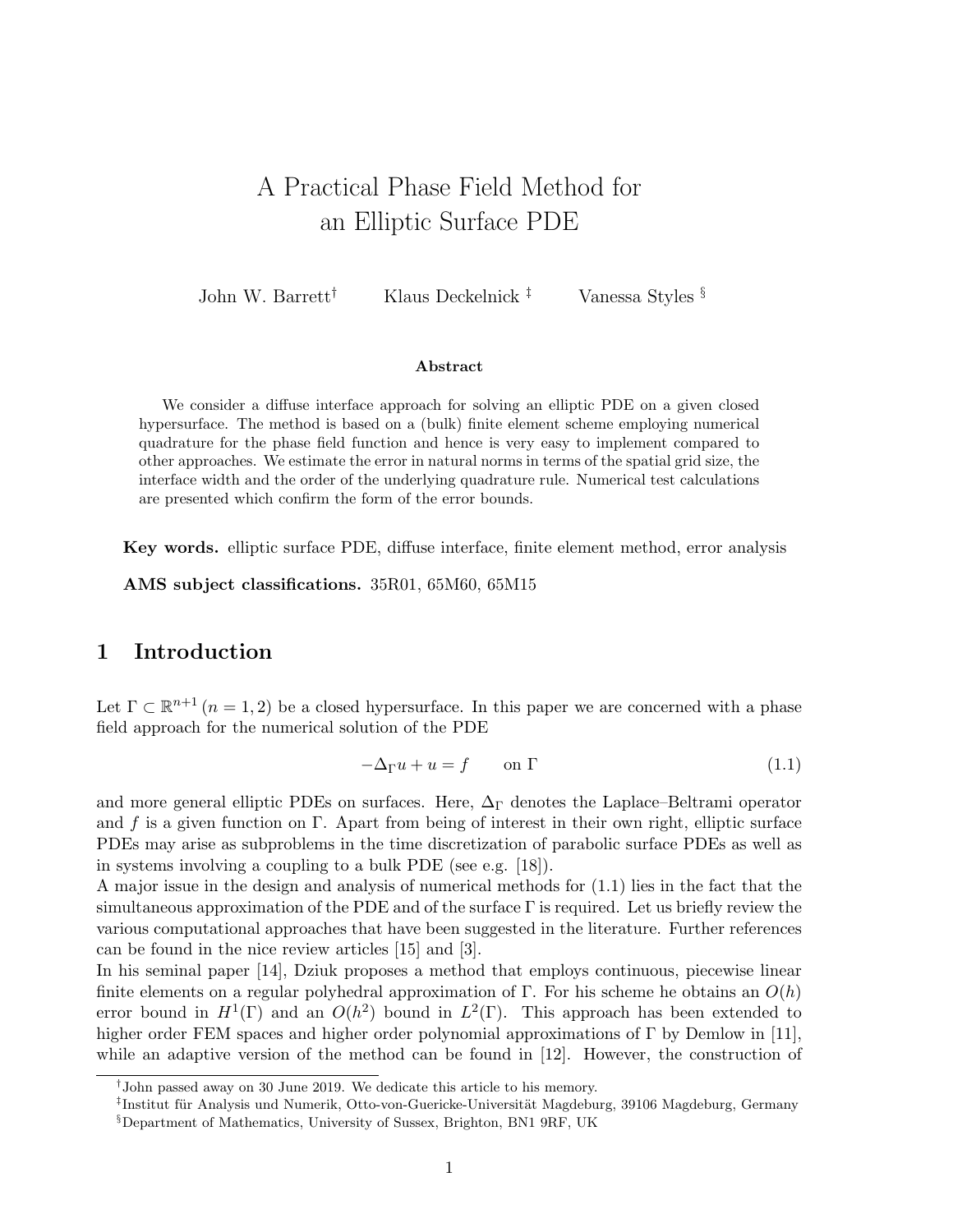a regular polynomial approximation may be difficult in practice, in particular if the surface is given implicitly in terms of a level set function. The trace finite element method, proposed by Olshanskii, Reusken and Grande in [25], is based on a background mesh which induces an unfitted approximation  $\Gamma_h$  of  $\Gamma$  and employs traces of bulk finite element functions. Even though  $\Gamma_h$  is in general not regular, an  $O(h)$  error estimate in  $H^1(\Gamma_h)$  and an  $O(h^2)$  bound in  $L^2(\Gamma_h)$ for piecewise linear finite elements are obtained. Further developments and variants of this trace method (also called cut finite element method) can be found in [24], [9, Section 3], [28], [20], [13], [5] and [6].

In the case of a level set representation of  $\Gamma$  there is a class of methods that is based on extending the PDE (1.1) to an open neighborhood of Γ. Using earlier ideas of [2], Burger considers in [4, Section 2 an extension with the property that  $(1.1)$  is satisfied simultaneously on all neighboring level surfaces. This approach gives rise to a weakly elliptic bulk PDE, which is degenerate in the direction normal to the level surfaces and which can be solved numerically with the help of standard bulk finite elements. Error estimates have been derived in [4, Theorem 6], while [8] considers the problem in a narrow band of width h around  $\Gamma$  and provides an  $O(h)$  bound in  $H<sup>1</sup>(\Gamma)$ . In both cases the corresponding error analysis is complicated by the degeneracy of the extended PDE; an extended PDE, which is uniformly elliptic, has been proposed in [7] and [26] and involves the mean curvature of  $\Gamma$ . A different method which leads to a uniformly elliptic bulk PDE, is obtained by considering the equation which is satisfied by a natural extension of the solution of the surface PDE. If  $\Gamma$  is given implicitly in terms of the signed distance function this extension is the function which is constant in normal direction, and one is led to the closest point method, see [23] for the parabolic case. In the case of a general level set function the corresponding PDE has been derived in [9], where unfitted sharp and narrow band finite element methods have been proposed, and  $O(h)$  and  $O(h^2)$  error estimates in  $H^1$  and  $L^2$ respectively, have been shown.

Note that for schemes that are based on an implicit representation of the types described above computations are typically carried out on sets of the form  $\Gamma_h = \{x \in \Omega \mid (I_h \phi)(x) = 0\}$  or  $D_h = \{x \in \Omega \, | \, |(I_h \phi)(x)| < \gamma h\}$ , where  $\phi$  is the level set function describing Γ, and  $I_h \phi$  is the linear interpolation of  $\phi$ . These sets are unfitted to the underlying triangulation and hence may cut arbitrarily through a bulk element, see e.g. Fig. 2.1 in [25] or Fig. 1 in [9]. Locating these cuts and integrating over the discrete surface or partial elements is in general cumbersome. A way to circumvent these difficulties is offered by the use of a diffuse interface method. The starting point of this approach is again an extension of the surface PDE to a neighborhood of  $\Gamma$ , which is then localized to a thin layer of width proportional to  $\varepsilon$  with the help of a phase field function. The resulting problem can be solved using finite elements, where the geometry is now resolved by evaluating the phase field function. This approach was suggested and analyzed in [4, Section 3] in the elliptic case, and in [27] for a linear diffusion equation for a phase field function with nonlocal support. In  $[16]$ ,  $[17]$  a phase field function with compact support was used in the approximation of an advection diffusion equation on a moving surface. A corresponding error analysis was carried out in [10] under the simplifying assumption that all occuring integrals can be evaluated exactly. However, as these integrals involve the phase field function, numerical integration needs to be used in practice. The main difficulty in analyzing the effect of numerical integration lies in the fact that corresponding estimates require derivatives of the phase field function, which scale with  $\varepsilon^{-1}$ . The aim of this paper is to present such an analysis in the elliptic case. We suggest a new, fully practical phase field method to solve (1.1) on a computational domain which consists of a union of elements. For this scheme we derive error bounds in natural norms which clearly reflect the approximation of the solution, the approximation of the geometry as well as the effect of numerical integration, so that the bounds can serve as a guideline on how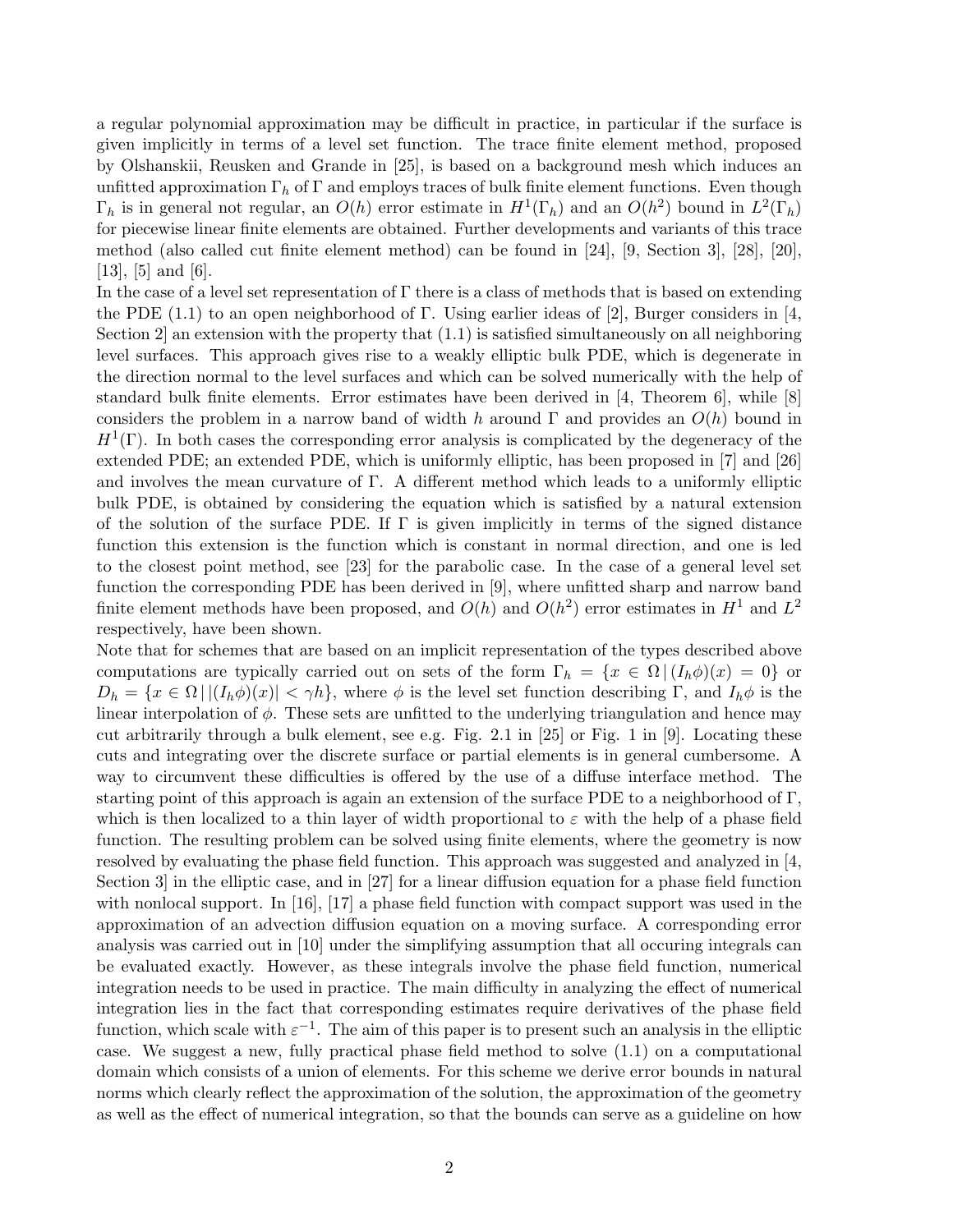to choose the diffuse interface width  $\varepsilon$  in relation to the grid size h. Furthermore, we present test calculations for hypersurfaces in two and three dimensions which confirm the form of these error bounds.

# 2 Preliminaries

#### 2.1 Notation and problem formulation

Let  $\Gamma \subset \mathbb{R}^{n+1}$   $(n = 1, 2)$  be a smooth, connected, compact and orientable hypersurface without boundary. In view of the Jordan-Brouwer separation theorem,  $\Gamma$  divides  $\mathbb{R}^{n+1}$  into an interior and an exterior domain and we denote by d the signed distance function to  $\Gamma$  oriented in such a way that  $d < 0$  in the interior,  $d > 0$  in the exterior of Γ. It is well-known (see [19], Section 14.6) that there exists an open neighbourhood  $\Omega$  of  $\Gamma$  such that d is smooth in  $\Omega$  with  $|\nabla d(x)| = 1, x \in \Omega$  as well as  $\nabla d(x) = \nu(x), x \in \Gamma$ , where  $\nu(x)$  is the unit outer normal to  $\Gamma$ . Furthermore, the function  $\widehat{p}(x) := x - d(x) \nabla d(x)$  assigns to every  $x \in \Omega$  the closest point on  $\Gamma$ , so that

$$
\widehat{p}(x) \in \Gamma, \qquad x - \widehat{p}(x) \perp T_{\widehat{p}(x)} \Gamma \qquad \forall \ x \in \Omega,
$$
\n(2.1)

where  $T_p\Gamma$  denotes the tangent space at  $p \in \Gamma$ . Note that  $\nabla d(x) = \nabla d(\hat{p}(x)), x \in \Omega$ . For a differentiable function  $\eta : \Gamma \to \mathbb{R}$  let  $\nabla_{\Gamma} \eta(x) = (\underline{D}_1 \eta(x), \dots, \underline{D}_{n+1} \eta(x)) \in T_x \Gamma$  be its tangential gradient. We have that

$$
\nabla_{\Gamma}\eta(x) = \nabla\bar{\eta}(x) - (\nabla\bar{\eta}(x)\cdot\nu(x))\nu(x) \qquad \forall x \in \Gamma,
$$
\n(2.2)

where  $\bar{\eta}$  is an extension of  $\eta$  to an open neighborhood of Γ. We adopt the standard notation for Sobolev spaces, denoting the norm of  $W^{\ell,p}(G)$  ( $\ell \in \mathbb{N}$ ,  $p \in [1,\infty]$  and G a bounded subset in  $\mathbb{R}^{n+1}$ ,  $n = 1, 2$  by  $\|\cdot\|_{\ell,p,G}$  and the semi-norm by  $|\cdot|_{\ell,p,G}$ . If  $p = 2$  we write  $H^{\ell}(G) = W^{\ell,2}(G)$ and denote the corresponding norm and semi–norm by  $\|\cdot\|_{\ell,G}$  and  $|\cdot|_{\ell,G}$  respectively.

Let us consider the following elliptic PDE in divergence form

$$
-\sum_{i,j=1}^{n+1} \underline{D}_i (a_{ij} \underline{D}_j u) + a_0 u = f \qquad \text{on } \Gamma.
$$
 (2.3)

We assume that  $a_{ij} \in C^2(\Gamma)$  and that  $A(x) = (a_{ij}(x))_{i,j=1}^{n+1}$  defines a symmetric, uniformly positive definite linear map from  $T_x\Gamma$  into itself, so that there exists  $\alpha > 0$  with

$$
\sum_{i,j=1}^{n+1} a_{ij}(x)\,\xi_i\,\nu_j(x) = 0 \qquad \forall \xi \in T_x\Gamma, \ x \in \Gamma; \tag{2.4a}
$$

$$
\sum_{i,j=1}^{n+1} a_{ij}(x)\,\xi_i\,\xi_j \ge \alpha\,|\xi|^2 \qquad \forall\,\xi \in T_x\Gamma,\ x \in \Gamma. \tag{2.4b}
$$

Since  $A(x) \nu(x)$  is not relevant for (2.3), we may assume that  $A(x) \nu(x) = \nu(x)$ , so that

$$
\sum_{i,j=1}^{n+1} a_{ij}(x) \xi_i \xi_j \ge \min\{\alpha, 1\} |\xi|^2 \qquad \forall \xi \in \mathbb{R}^{n+1}, \ x \in \Gamma.
$$
 (2.5)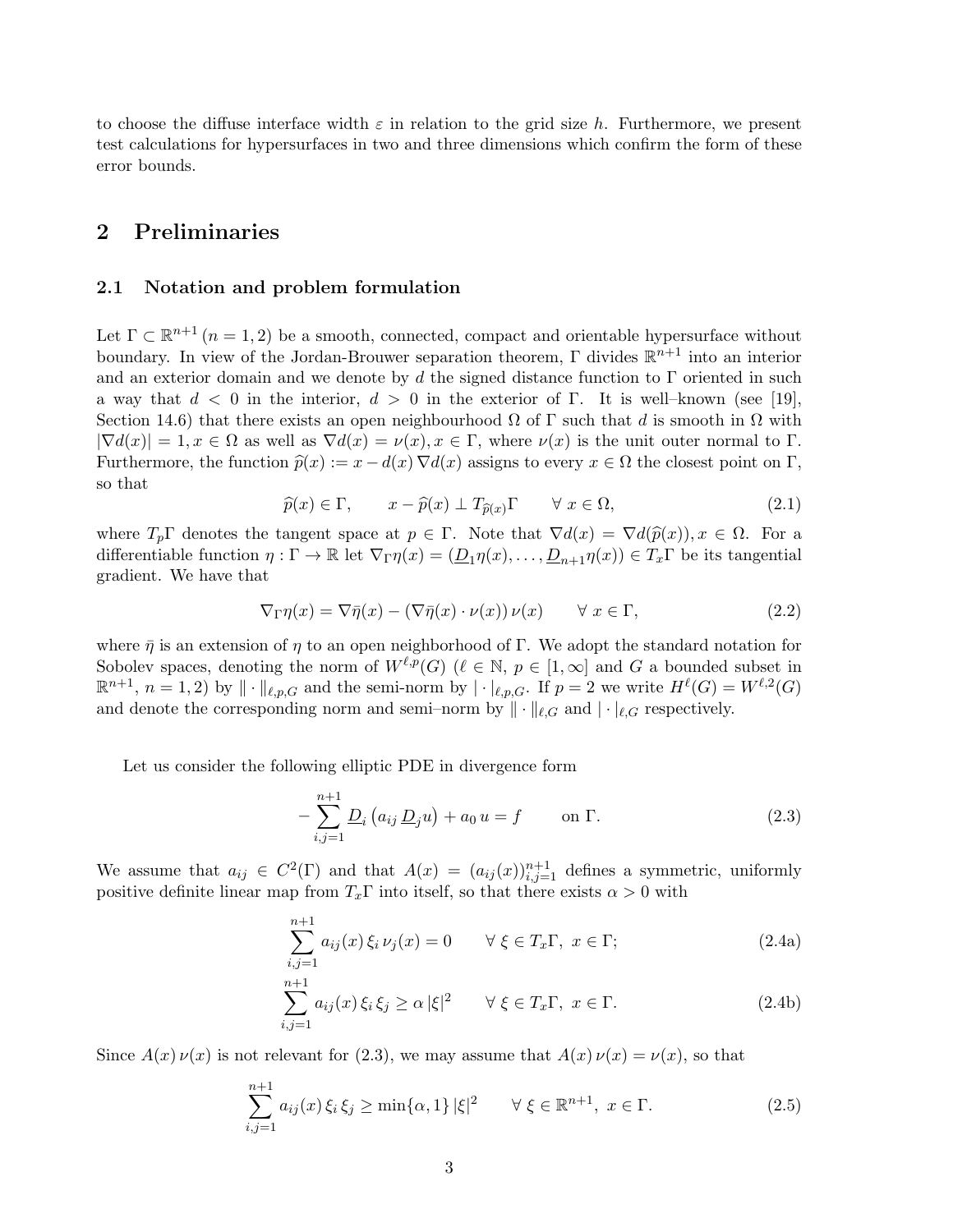Furthermore, we suppose that  $a_0$  and f belong to  $W^{1,\infty}(\Gamma)$  and that there exists  $\alpha_0 > 0$  such that

$$
a_0(x) \ge \alpha_0 \qquad \forall \ x \in \Gamma. \tag{2.6}
$$

It follows from the Lax–Milgram lemma that for every  $f \in L^2(\Gamma)$  the PDE (2.3) has a unique weak solution  $u \in H^1(\Gamma)$  in the sense that

$$
\sum_{i,j=1}^{n+1} \int_{\Gamma} a_{ij} \underline{D}_j u \underline{D}_i v \, dS_p + \int_{\Gamma} a_0 u v \, dS_p = \int_{\Gamma} f v \, dS_p \qquad \forall \ v \in H^1(\Gamma), \tag{2.7}
$$

where  $dS_p$  is the surface element of Γ. Furthermore, standard regularity theory implies that  $u \in H^2(\Gamma)$  and

$$
||u||_{2,\Gamma} \le C ||f||_{0,\Gamma}.
$$
\n(2.8)

In what follows we suppose that  $\Gamma$  is represented in implicit form, i.e. there exists a smooth function  $\phi : \overline{\Omega} \to \mathbb{R}$  such that

$$
\Gamma = \{x \in \Omega : \phi(x) = 0\} \quad \text{and} \quad \nabla \phi(x) \neq 0 \quad \forall \ x \in \Gamma. \tag{2.9}
$$

By choosing  $\Omega$  smaller if necessary we may assume the existence of  $c_1 \geq c_0 > 0$  such that

$$
c_0 \le |\nabla \phi(x)| \le c_1 \quad \forall \ x \in \overline{\Omega}.\tag{2.10}
$$

#### 2.2 Extension

As already mentioned in the introduction our numerical approach is based on extending surface quantities and the surface PDE to a neighborhood of Γ. In what follows we abbreviate

$$
U_r := \{ x \in \Omega : |\phi(x)| < r \} \, .
$$

A common way to extend a given function  $g : \Gamma \to \mathbb{R}$  consists in setting  $\hat{g}(x) := g(\hat{p}(x))$ , often called the closest-point extension, and we shall use  $\hat{p}$  in order to extend the data  $a_{ij}$ ,  $a_0$  and f to a neighbourhood of Γ. However, in order to derive our scheme and in order to carry out the error analysis we require a further extension which is better adapted to the level set function  $\phi$  and the diffusion matrix A, see in particular the relation (2.15) below. In what follows we generalize ideas from [9, Section 2.1]. Consider for  $p \in \Gamma$  the parameter-dependent system of ODEs

$$
\gamma_p'(s) = \frac{A(p) \nabla \phi(\gamma_p(s))}{A(p) \nabla \phi(\gamma_p(s)) \cdot \nabla \phi(\gamma_p(s))}, \qquad \gamma_p(0) = p. \tag{2.11}
$$

It is not difficult to see that there is  $\delta > 0$  such that the solution  $\gamma_p$  of (2.11) exists uniquely on  $(-\delta, \delta)$  for every  $p \in \Gamma$ , so that we may define the mapping  $F : \Gamma \times (-\delta, \delta) \to \mathbb{R}^{n+1}$  by  $F(p,s) := \gamma_p(s)$ . Recalling that  $a_{ij} \in C^2(\Gamma)$  we infer with the help of well-known results on the differentiability of solutions of ODEs with respect to parameters and initial conditions that  $F \in C^2(\Gamma \times (-\delta, \delta); \mathbb{R}^{n+1})$ . Furthermore, (2.11) implies that

$$
\frac{\mathrm{d}}{\mathrm{d}s}\phi(\gamma_p(s)) = \nabla\phi(\gamma_p(s)) \cdot \gamma_p'(s) = 1,
$$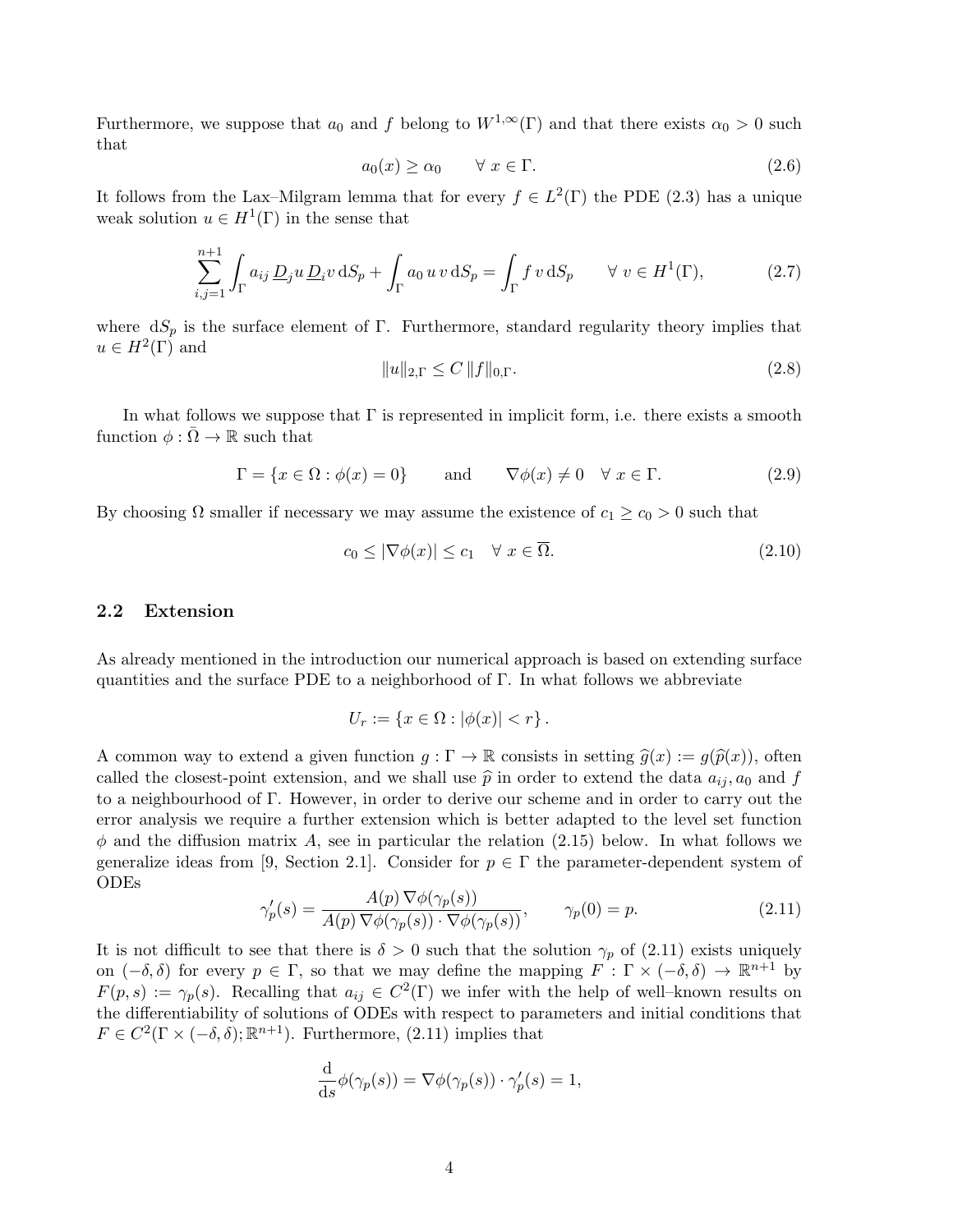which yields  $\phi(\gamma_p(s)) = s$  for  $|s| < \delta$ ,  $p \in \Gamma$ , since  $\phi(\gamma_p(0)) = \phi(p) = 0$ . In particular, F is a bijection from  $\Gamma \times (-\delta, \delta)$  onto  $U_{\delta}$  with inverse

$$
F^{-1}(x) = (p(x), \phi(x)) \qquad \forall \ x \in U_{\delta}, \tag{2.12}
$$

where  $p \in C^2(U_\delta; \mathbb{R}^{n+1})$  satisfies

$$
p(x) \in \Gamma \text{ for } x \in U_{\delta} \quad \text{ and } \quad p(x) = x \text{ for } x \in \Gamma. \tag{2.13}
$$

It is not difficult to verify that  $p(x) = \hat{p}(x)$  in the case  $A = I$  and  $\phi = d$ . Using p we may define an alternative extension for a given  $u : \Gamma \to \mathbb{R}$  to  $U_{\delta}$  by setting

$$
u^{e}(x) := u(p(x)) \qquad \forall \ x \in U_{\delta}.
$$
\n(2.14)

It is easily seen that  $p(\gamma_p(s)) = p, p \in \Gamma$ , so that  $s \mapsto u^e(\gamma_p(s))$  is constant on  $(-\delta, \delta)$ . Differentiation with respect to  $s$ , together with  $(2.11)$ , then implies that

$$
\nabla u^e(x) \cdot A(p(x)) \nabla \phi(x) = 0 \qquad \forall \ x \in U_\delta. \tag{2.15}
$$

Suppose in addition that u is a solution of the surface PDE  $(2.3)$ . It is shown in Lemma A.4 of the Appendix that  $u^e$  then satisfies the uniformly elliptic PDE

$$
-\frac{1}{|\nabla \phi|} \nabla \cdot (A^e \nabla u^e | \nabla \phi|) + a_0^e u^e = f^e + \phi R \quad \text{in } U_\delta,
$$
\n(2.16)

with  $A^{e}(x) := A(p(x)), a_0^{e}(x) := a_0(p(x)), f^{e}(x) := f(p(x))$  and

$$
R(x) = \sum_{1 \le |\kappa| \le 2} \left( b_{\kappa}(x) + \phi(x)c_{\kappa}(x) \right) D_{\Gamma}^{\kappa} u(p(x)),\tag{2.17}
$$

where  $b_{\kappa} \in C^1(U_{\delta}), c_{\kappa} \in C^0(U_{\delta}).$ 

### 2.3 Phase field approach and finite element approximation

Let us next derive a suitable localized weak formulation of  $(2.16)$ , which we shall use later in order to formulate our numerical scheme. Let  $\sigma \in C^0(\mathbb{R})$  be such that  $\sigma(r) > 0, |r| < \bar{r}$  and  $\sigma(r) = 0, |r| \geq \bar{r}$ . A concrete choice of  $\sigma$  will be made later. For  $\varepsilon \in (0, \frac{\delta}{\bar{r}})$  $\frac{\delta}{r}$ ) we define the phase field function

$$
\varrho(x) := \sigma\left(\frac{\phi(x)}{\varepsilon}\right) \qquad \forall \ x \in \Omega.
$$
\n(2.18)

The restriction on  $\varepsilon$  ensures that  $\text{supp}(\varrho) = \overline{U_{\varepsilon r}} \subset U_{\delta}$ . For a function  $v \in L^1(\Omega)$  we obtain with the help of the coarea formula

$$
\int_{\Omega} v(x) \, \varrho(x) \left| \nabla \phi(x) \right| \mathrm{d}x = \int_{-\varepsilon \bar{r}}^{\varepsilon \bar{r}} \sigma\left(\frac{t}{\varepsilon}\right) \int_{\{\phi = t\}} v(x) \, \mathrm{d}S \, \mathrm{d}t \approx \hat{c} \, \varepsilon \int_{\{\phi = 0\}} v(x) \, \mathrm{d}S_p \tag{2.19}
$$

for small  $\varepsilon > 0$ , where  $\hat{c} = \int_{-\bar{r}}^{\bar{r}} \sigma(s) ds$ . It is therefore reasonable to approximate the surface integral  $\int_{\Gamma} v(x) dS_p$  by the volume integral  $(\hat{c} \epsilon)^{-1} \int_{\Omega} v(x) \varrho(x) |\nabla \phi(x)| dx$ . The latter expression explains the scaling factor  $\epsilon^{-1}$  and the weight  $\epsilon |\nabla \phi|$  which will frequently equivalent explains the scaling factor  $\varepsilon^{-1}$  and the weight  $\varrho | \nabla \phi |$ , which will frequently occur.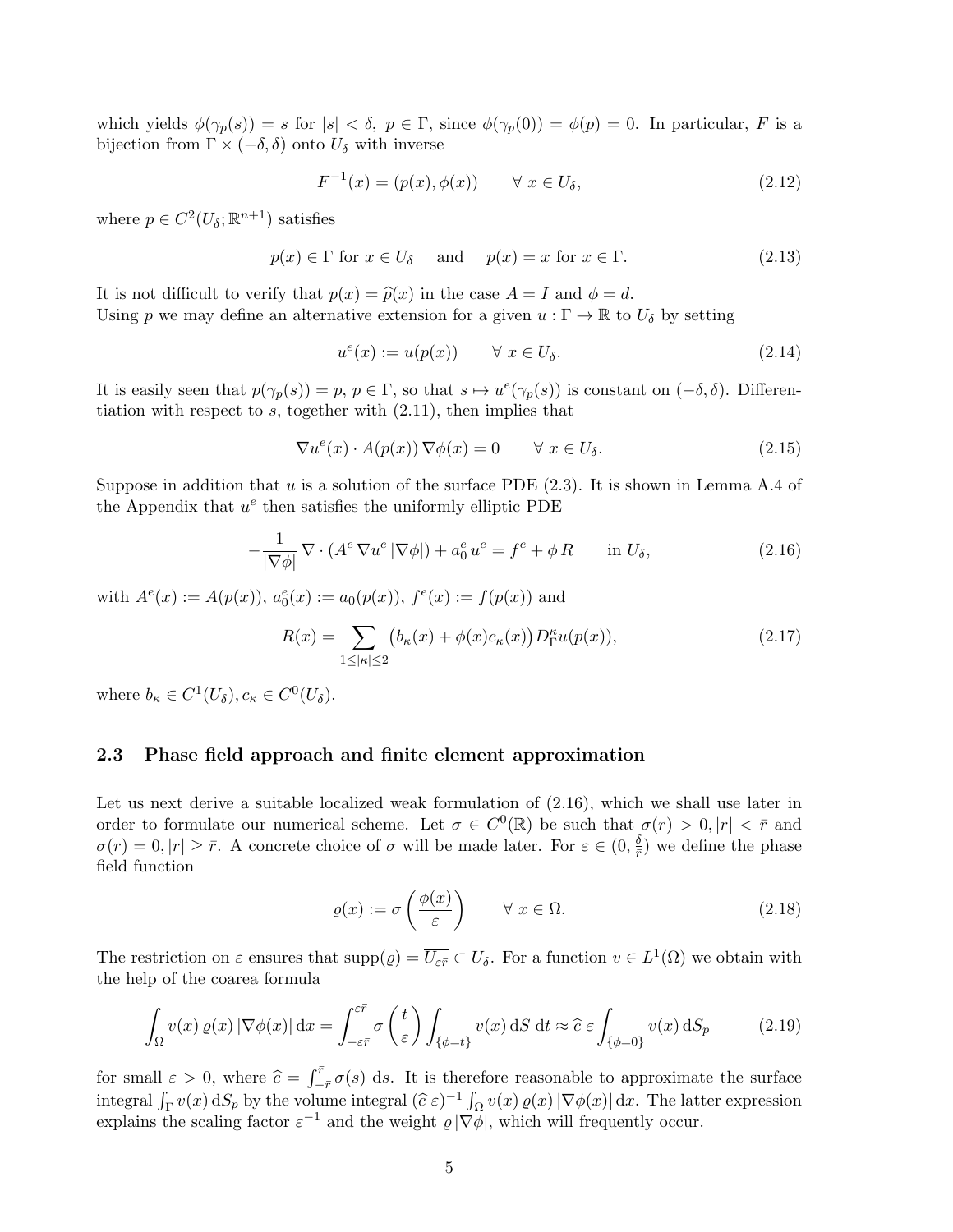Let us now multiply (2.16) by  $v \varrho |\nabla \phi|$  with  $v \in H^1(U_r)$  for some  $0 < r < \delta$  and integrate over  $U_r$ . For the leading term we obtain with the help of integration by parts

$$
- \int_{U_r} \nabla \cdot (A^e \nabla u^e | \nabla \phi|) v \varrho dx = \int_{U_r} A^e \nabla u^e \cdot \nabla v \varrho | \nabla \phi| dx,
$$

where we have used (2.15) to see that  $A^e \nabla u^e \cdot \nabla \rho = 0$ . For the same reason the boundary term vanishes as the unit outer normal to  $\partial U_r$  is a multiple of  $\nabla \phi$ . Thus, we obtain that

$$
\int_{U_r} [A^e \nabla u^e \cdot \nabla v + a_0^e u^e v] \varrho |\nabla \phi| dx = \int_{U_r} [f^e + \phi R] v \varrho |\nabla \phi| dx \quad \forall v \in H^1(U_r). \tag{2.20}
$$

We now use this relation in order to introduce our numerical scheme. To do so, let us assume for simplicity that  $\Omega$  is polyhedral and denote by  $\mathcal{T}_h$  a regular partitioning of  $\Omega$  into simplices T, i.e.

$$
\overline{\Omega} = \bigcup_{T \in \mathcal{T}_h} T. \tag{2.21}
$$

We set  $h_T := \text{diam}(T)$ ,  $h := \max_{T \in \mathcal{T}_h} h_T$  and let

$$
V_h := \left\{ \phi_h \in C^0(\overline{\Omega}) : \phi_h \text{ is affine on } T \text{ for all } T \in \mathcal{T}_h \right\} \subset H^1(\Omega). \tag{2.22}
$$

We denote by  $I_h: C^0(\overline{\Omega}) \to V_h$  the Lagrange interpolation operator. Note for  $q > \frac{n+1}{m}$ ,  $m = 1$ or 2 and  $\ell = 0$  or 1 that

$$
|(I - I_h)v|_{\ell, q, T} \le C h_T^{m-\ell} |v|_{m,q,T} \qquad \forall v \in W^{m,q}(T), \qquad \forall T \in \mathcal{T}_h.
$$
 (2.23)

In particular we infer from (2.10) that there exists an  $h_0 > 0$  such that for all  $h \in (0, h_0]$ 

$$
\frac{c_0}{2} \le |\nabla I_h \phi(x)| \le 2 c_1 \qquad \forall \ x \in \overline{\Omega}.\tag{2.24}
$$

Next, let  $\widehat{T}$  be the unit simplex in  $\mathbb{R}^{n+1}$  and

$$
\widehat{Q}(\widehat{g}) = |\widehat{T}| \sum_{i=1}^{L} \omega_i \widehat{g}(\widehat{b}_i), \qquad \omega_i > 0, \ \widehat{b}_i \in \widehat{T}, \ i = 1, \dots, L
$$

a quadrature rule which is exact for all polynomials of degree  $\leq q$ . This gives rise to a quadrature rule on T via

$$
Q_T(g) = |T| \sum_{i=1}^{L} \omega_i g(b_{i,T}),
$$

where  $b_{i,T} = \Phi_T(\widehat{b}_i) \in T$  and  $\Phi_T$  is the usual affine transformation from  $\widehat{T}$  onto T. Using a standard application of the Bramble–Hilbert lemma we obtain for the quadrature error  $E_T(g) :=$  $Q_T(g) - \int_T g(x) dx$  that

$$
|E_T(g)| \le C |T| \, h_T^{q+1} |g|_{q+1,\infty,T}, \qquad g \in W^{q+1,\infty}(T). \tag{2.25}
$$

The degree of exactness of the quadrature formula now enters our choice of profile function  $\sigma$ , which we define as

$$
\sigma(r) := \begin{cases} \cos^{2(q+1)}(r) & |r| \le \frac{\pi}{2}, \\ 0 & |r| > \frac{\pi}{2}. \end{cases}
$$
 (2.26)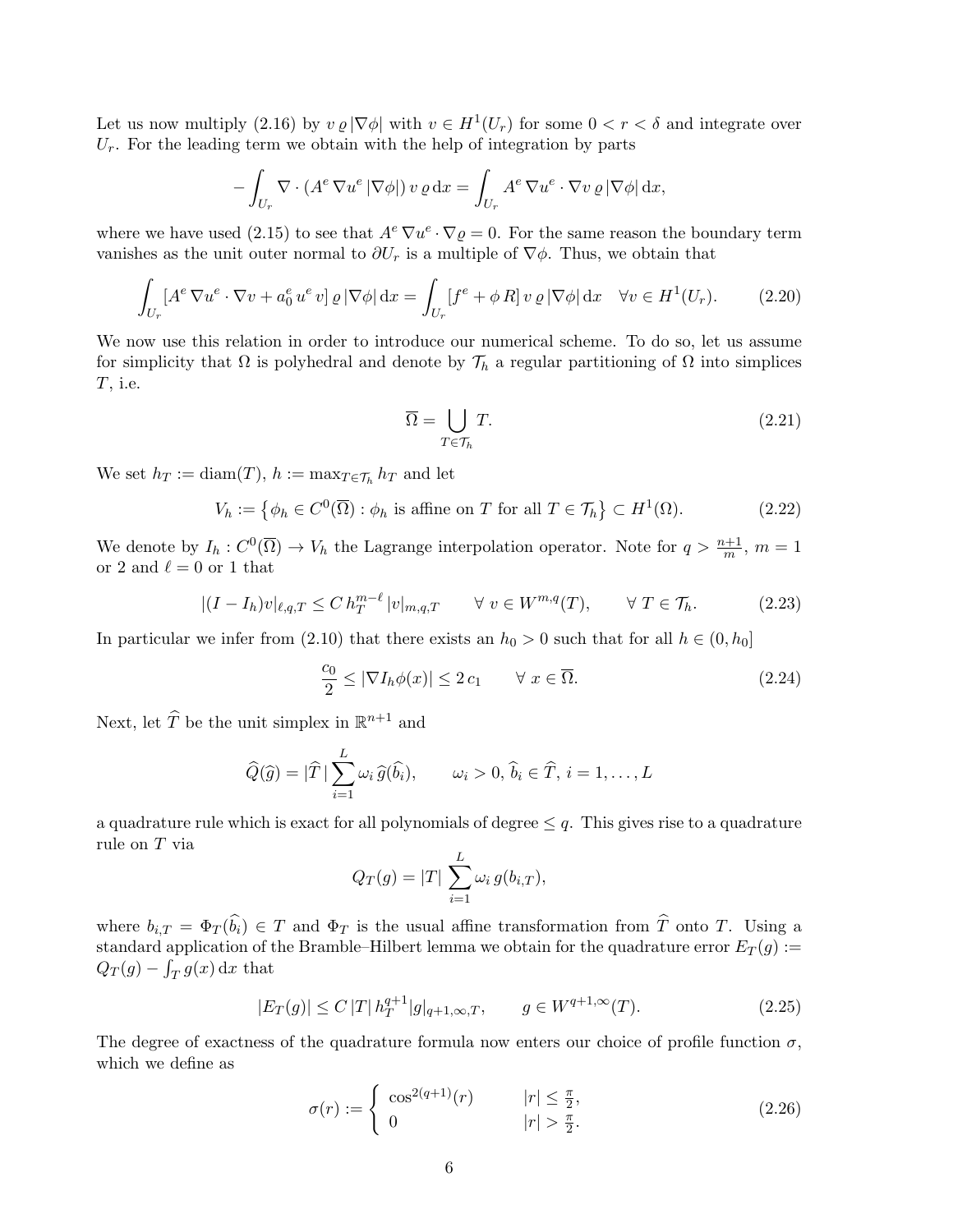A straightforward calculation shows that the corresponding phase field function  $\rho(x) = \sigma(\frac{\phi(x)}{\varepsilon})$  $\frac{x_1}{\varepsilon})$ satisfies for  $0 < |\alpha| \le q+1$  and  $x \in U_{\varepsilon \frac{\pi}{2}}$ 

$$
|D^{\alpha}\varrho(x)| \le C \sum_{k=1}^{|\alpha|} \varepsilon^{-k} |\sigma^{(k)}(\frac{\phi(x)}{\varepsilon})| \le C \sum_{k=1}^{|\alpha|} \varepsilon^{-k} \cos^{2(q+1)-k}(\frac{\phi(x)}{\varepsilon}) \le C \varepsilon^{-|\alpha|} \varrho(x)^{\frac{2(q+1)-|\alpha|}{2(q+1)}}.
$$
\n(2.27)

In order to set up our numerical scheme we define for  $h < \varepsilon$ 

$$
\widetilde{\mathcal{T}}_h := \left\{ T \in \mathcal{T}_h : |\phi(b_{i,T})| \le \varepsilon \arccos\left(\frac{h}{\varepsilon}\right) \text{ for all } i = 1,\dots, L \right\},\tag{2.28}
$$

giving rise to the computational domain

$$
D_h := \bigcup_{T \in \widetilde{\mathcal{T}}_h} T.
$$

LEMMA. 2.1. Denote by  $r_0 \in (0,1)$  the unique zero of the function  $r \mapsto \arccos(r) - c_1r$  and suppose that  $\varepsilon > 0$  satisfies  $\frac{h}{\varepsilon} < r_0$  as well as  $c_2 \varepsilon < \delta$ , where  $c_2 = \frac{\pi}{2} + c_1$  ( $c_1$  as in (2.10)). Let  $\widehat{\varepsilon} := \varepsilon \arccos(\frac{h}{\varepsilon}) - c_1h$ . Then  $\widehat{\varepsilon} > 0$  and

$$
\Gamma \subset U_{\widehat{\varepsilon}} \subset D_h \subset U_{c_2\varepsilon} \subset U_{\delta}.\tag{2.29}
$$

,

Furthermore,

$$
\varrho(x) \le C \left(\frac{h}{\varepsilon}\right)^{2(q+1)}, \qquad x \in D_h \setminus U_{\hat{\varepsilon}}.\tag{2.30}
$$

*Proof.* Since  $\frac{h}{\varepsilon} < r_0$  and  $r \mapsto \arccos(r) - c_1r$  is strictly decreasing we have

$$
\widehat{\varepsilon} = \varepsilon \left( \arccos\left(\frac{h}{\varepsilon}\right) - c_1 \frac{h}{\varepsilon} \right) > \varepsilon \left( \arccos(r_0) - c_1 r_0 \right) = 0.
$$

In particular,  $\Gamma = \{x \in \Omega : \phi(x) = 0\} \subset U_{\hat{\varepsilon}}$ . Next, if  $x \in U_{\hat{\varepsilon}} \cap T$ , then

$$
|\phi(b_{i,T})| \leq |\phi(x)| + |\phi(b_{i,T}) - \phi(x)| < \hat{\varepsilon} + c_1 h = \varepsilon \arccos(\frac{h}{\varepsilon}), \quad i = 1, \dots, L,
$$

which implies that  $x \in D_h$ . Similarly, we see that  $D_h \subset U_{\tilde{\varepsilon}}$ , where  $\tilde{\varepsilon} = \varepsilon \arccos\left(\frac{h}{\varepsilon}\right)$  $\frac{h}{\varepsilon}$  +  $c_1 h \leq c_2 \varepsilon$ . It remains to show (2.30) for  $x \in D_h \setminus U_{\hat{\varepsilon}}$ . We may assume in addition that  $x \in U_{\varepsilon \frac{\pi}{2}}$  as otherwise  $\varrho(x) = 0$ . Then we have

$$
\cos\left(\frac{\phi(x)}{\varepsilon}\right) \le \cos\left(\frac{\widehat{\varepsilon}}{\varepsilon}\right) = \cos\left(\arccos\left(\frac{h}{\varepsilon}\right) - c_1\frac{h}{\varepsilon}\right) \le C\frac{h}{\varepsilon}
$$

which yields the desired estimate.  $\square$ 

Next, let us define the finite element space

$$
\widetilde{V}_h := \left\{ \phi_h \in C^0(D_h) : \phi_h \text{ is affine on } T \text{ for all } T \in \widetilde{\mathcal{T}}_h \right\}. \tag{2.31}
$$

For a fixed quadrature rule  $\widehat{Q}$  and  $\varepsilon > 0$  satisfying  $\frac{h}{\varepsilon} < r_0$  as well as  $c_2 \varepsilon < \delta$  we define the forms  $a_h$  and  $l_h$  by

$$
a_h(v_1, v_2) := \varepsilon^{-1} \sum_{T \in \widetilde{\mathcal{T}}_h} Q_T \left[ \varrho I_h \widehat{A} \nabla v_{1|T} \cdot \nabla v_{2|T} + \varrho I_h \widehat{a}_0 v_1 v_2 \right] |\nabla I_h \phi_{|T}|, \tag{2.32a}
$$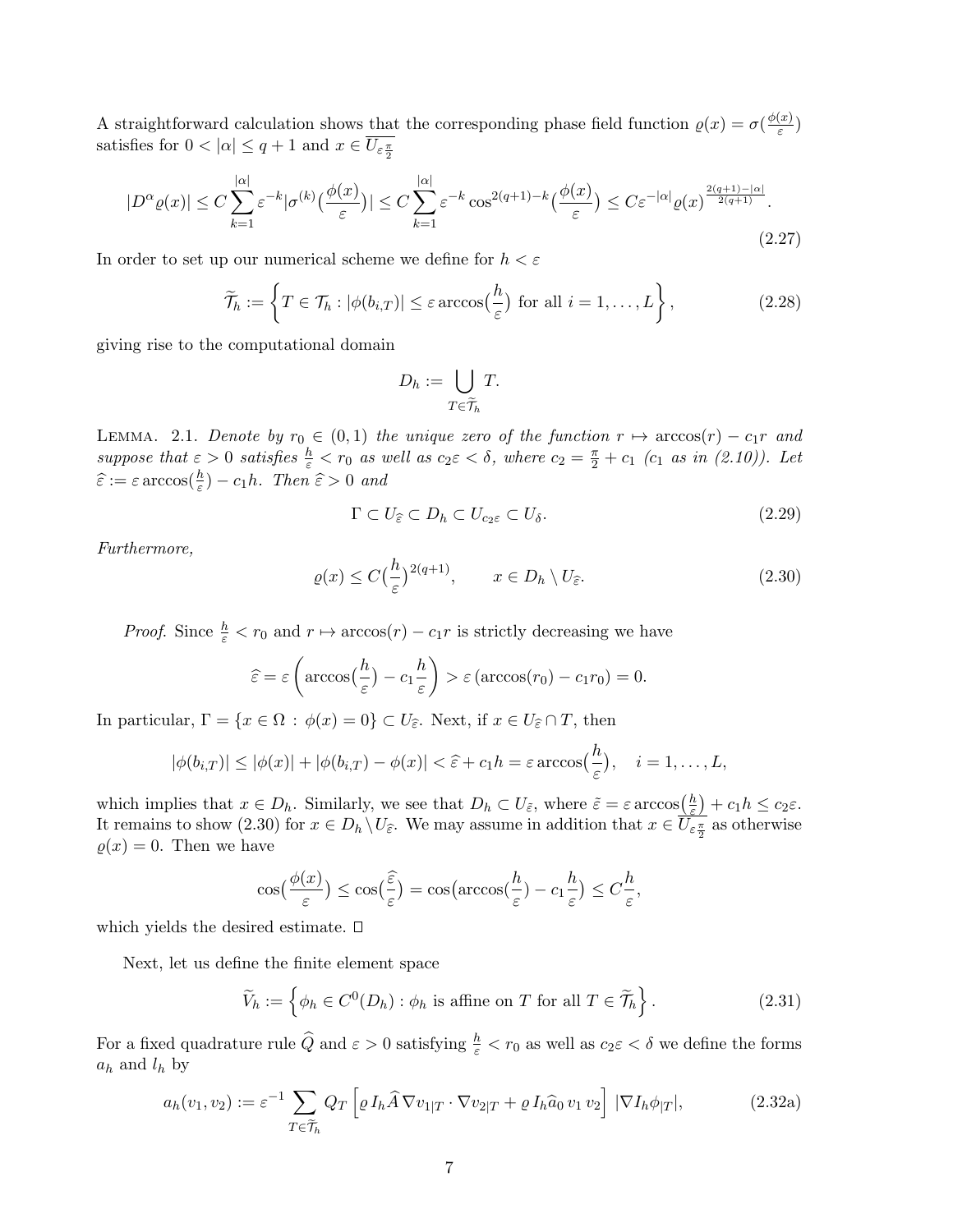$$
l_h(v) := \varepsilon^{-1} \sum_{T \in \widetilde{\mathcal{T}}_h} Q_T \left[ \varrho \, I_h \widehat{f} \, v \right] \, |\nabla I_h \phi_{|T}|. \tag{2.32b}
$$

In the above,  $(I_h\widehat{A})_{ij} = I_h\widehat{a}_{ij}, i, j = 1, \ldots, n + 1$ , and we have abbreviated

$$
\widehat{A}(x) := A(\widehat{p}(x)), \ \widehat{a}_0(x) := a_0(\widehat{p}(x)), \ \widehat{f}(x) := f(\widehat{p}(x)).
$$

We remark that these are used in the scheme rather than  $A^e$ ,  $a_0^e$  and  $f^e$ , since in practice the evaluation of  $\hat{p}$  is easier compared to p. This is taken into account in the error analysis by controlling the difference  $p - \hat{p}$ , see Lemma A.3 in the Appendix.

Motivated by (2.20), our fully practical scheme reads: Find  $u_h \in V_h$  such that

$$
a_h(u_h, v_h) = l_h(v_h) \qquad \forall \ v_h \in V_h,
$$
\n
$$
(2.33)
$$

REMARK. 2.1. In contrast to other methods, which require the determination of and integration over an approximate surface  $\Gamma_h$  or a suitable narrow band, the implementation of (2.33) is rather straightforward. The underlying geometry is incorporated through the level set function  $\phi$  and the projection  $\hat{p}$ . Note that  $\hat{p}$  is only required at the grid points of  $\mathcal{T}_h$ .

Let us introduce

$$
||v_h||_h := \left(\varepsilon^{-1} \sum_{T \in \widetilde{\mathcal{T}}_h} Q_T \left[\varrho(|v_h|^2 + |\nabla v_{h|T}|^2)\right]\right)^{\frac{1}{2}}, \quad v_h \in \widetilde{V}_h. \tag{2.34}
$$

In view of  $(2.24)$ ,  $(2.5)$  and  $(2.6)$  there exists  $c_3 > 0$ , which is independent of h, such that

$$
c_3 \|v_h\|_h^2 \le a_h(v_h, v_h) \qquad \text{for all } v_h \in \widetilde{V}_h. \tag{2.35}
$$

In particular we have:

LEMMA. 2.2. The discrete problem (2.33) has a unique solution  $u_h \in V_h$  for all  $0 < h < \varepsilon$ ,  $c_2\varepsilon < \delta$ .

Proof. It is sufficient to verify that the homogeneous problem only has the trivial solution. Hence suppose that  $a_h(u_h, v_h) = 0$  for all  $v_h \in V_h$ . Inserting  $v_h = u_h$  and using (2.35) we infer

$$
\sum_{T \in \widetilde{\mathcal{T}}_h} \sum_{i=1}^L \omega_i \, \varrho(b_{i,T}) \big( |u_h(b_{i,T})|^2 + |\nabla u_{h|T}|^2 \big) \, |T| = 0.
$$

The definition of  $\widetilde{\mathcal{T}}_h$  yields

$$
\varrho(b_{i,T}) = \cos^{2(q+1)}\left(\frac{\phi(b_{i,T})}{\varepsilon}\right) \ge \left(\frac{h}{\varepsilon}\right)^{2(q+1)} \quad \text{for all } i = 1,\dots, L, T \in \widetilde{\mathcal{T}}_h,
$$
 (2.36)

so that  $\nabla u_{h|T} \equiv 0, u_h(b_{i,T}) = 0$  for all  $i = 1, ..., L$  and all  $T \in \widetilde{\mathcal{T}}_h$ . Hence  $u_h \equiv 0$  in  $D_h$ .  $\Box$ 

Let us formulate the main result of this paper.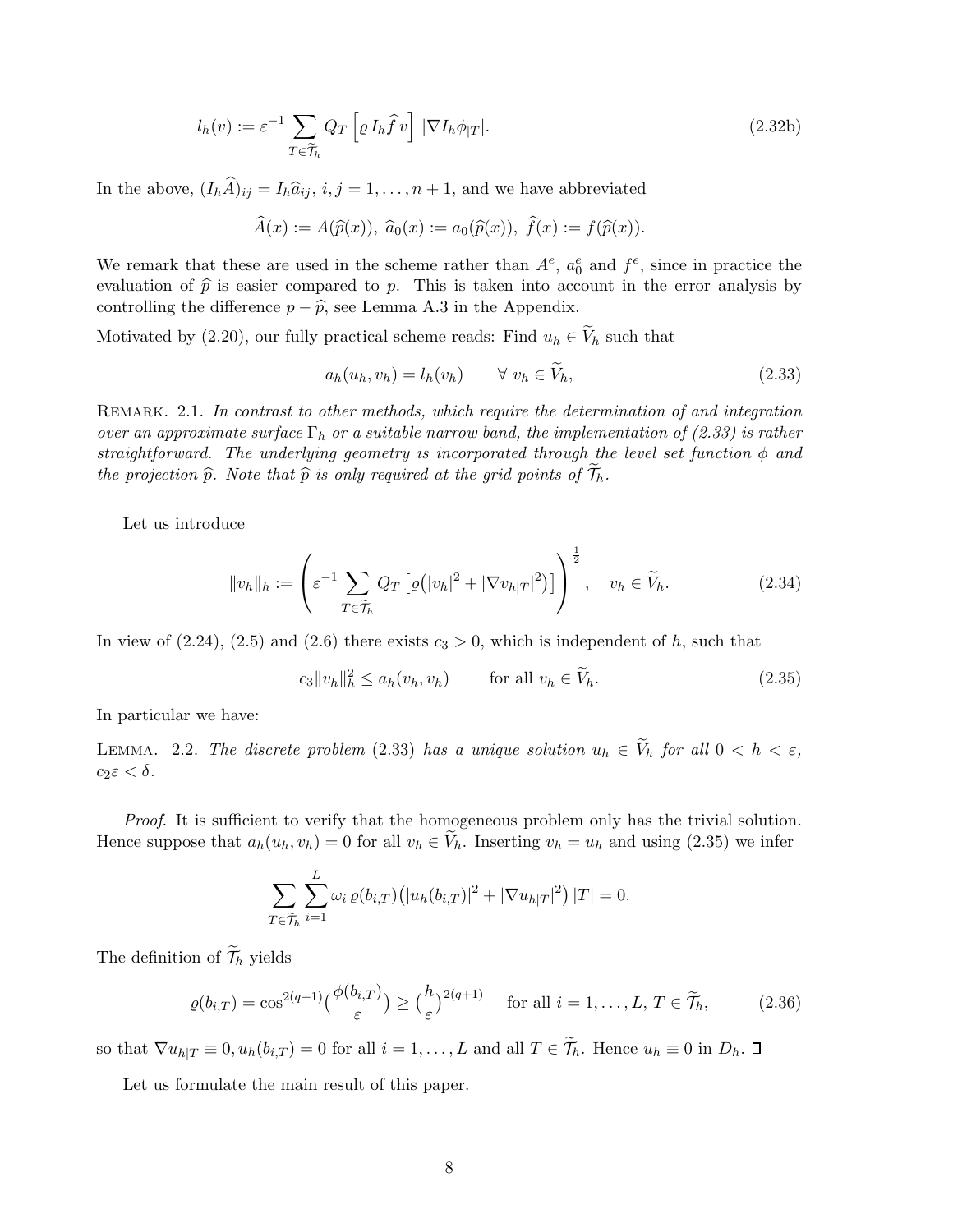THEOREM. 2.1. Let  $u \in H^2(\Gamma)$  be the unique solution of (2.3) extended to  $u^e$  via (2.14) and  $u_h \in V_h$  the unique solution of (2.33). Then

$$
||I_h u^e - u_h||_h \le C \left( h + \varepsilon^2 + \left( \frac{h}{\varepsilon} \right)^{q+1} \right) \left( ||u||_{2,\Gamma} + ||f||_{1,\infty,\Gamma} \right). \tag{2.37}
$$

If in addition there exists a constant  $c_4 > 0$  which is independent of h such that  $c_4 h \leq h_T$  for all  $T \in \mathcal{T}_h$  with  $|T \cap \Gamma| > 0$ , then

$$
||u - u_h||_{1,\Gamma} \le C \sqrt{\frac{\varepsilon}{h}} \left( h + \varepsilon^2 + \left( \frac{h}{\varepsilon} \right)^{q+1} \right) \left( ||u||_{2,\Gamma} + ||f||_{1,\infty,\Gamma} \right). \tag{2.38}
$$

The proof of these results will be given in the next section.

REMARK. 2.2. The three terms on the right hand side of  $(2.37)$  are related to the different approximations that are used in the discretization. The first term is due to the use of piecewise linear finite elements in order to discretize the solution and the level set function, while the second term arises from working with the extended PDE in a narrow band of width  $\varepsilon$ . Finally,  $\left(\frac{h}{\epsilon}\right)$  $\frac{h}{\varepsilon})^{q+1}$  reflects how well integrals involving the phase field function are approximated via the quadrature rule. Note that the quotient  $\frac{\varepsilon}{h} > 1$  roughly measures how many grid points are used across the narrow band.

REMARK. 2.3. For a fixed degree of accuracy  $q \ge 1$ , let us choose  $\varepsilon = h^{\theta}$ , where  $\theta = \frac{q+1}{q+3} < 1$ . Since  $2\theta = (1 - \theta)(q + 1) \ge 1$ , (2.37) and (2.38) yield

$$
||I_h u^e - u_h||_h \le C\left(h + h^{2\theta}\right) \le Ch, \quad ||u - u_h||_{1,\Gamma} \le Ch^{\frac{\theta-1}{2}}h = Ch^{\frac{q+2}{q+3}}.
$$

Thus, we have convergence for both norms as  $h \to 0$  and  $\varepsilon = h^{\theta}$ .

# 3 Error Analysis

Before we start with the actual error analysis, we first prove a useful auxiliary result.

Lemma. 3.1.

$$
\varepsilon^{-1} \sum_{T \in \widetilde{\mathcal{T}}_h} |\varrho|_{0,\infty,T} \|v_h\|_{1,T}^2 \le C \|v_h\|_h^2, \quad \forall \, v_h \in \widetilde{V}_h. \tag{3.1}
$$

*Proof.* Let us fix  $T \in \widetilde{\mathcal{T}}_h$ . Using (2.27) and Young's inequality we have for every  $x \in T$ 

$$
\varrho(x) \leq \varrho(b_{i,T}) + |\nabla \varrho|_{0,\infty,T} |x - b_{i,T}| \leq \varrho(b_{i,T}) + C \frac{h_T}{\varepsilon} |\varrho|_{0,\infty,T}^{\frac{2(q+1)-1}{2(q+1)}}
$$
  

$$
\leq \varrho(b_{i,T}) + \frac{1}{2} |\varrho|_{0,\infty,T} + C \left(\frac{h}{\varepsilon}\right)^{2(q+1)}.
$$

Taking the maximum with respect to x and recalling  $(2.36)$  we infer that

$$
|\varrho|_{0,\infty,T} \le C\varrho(b_{i,T}), \qquad i = 1,\dots,L. \tag{3.2}
$$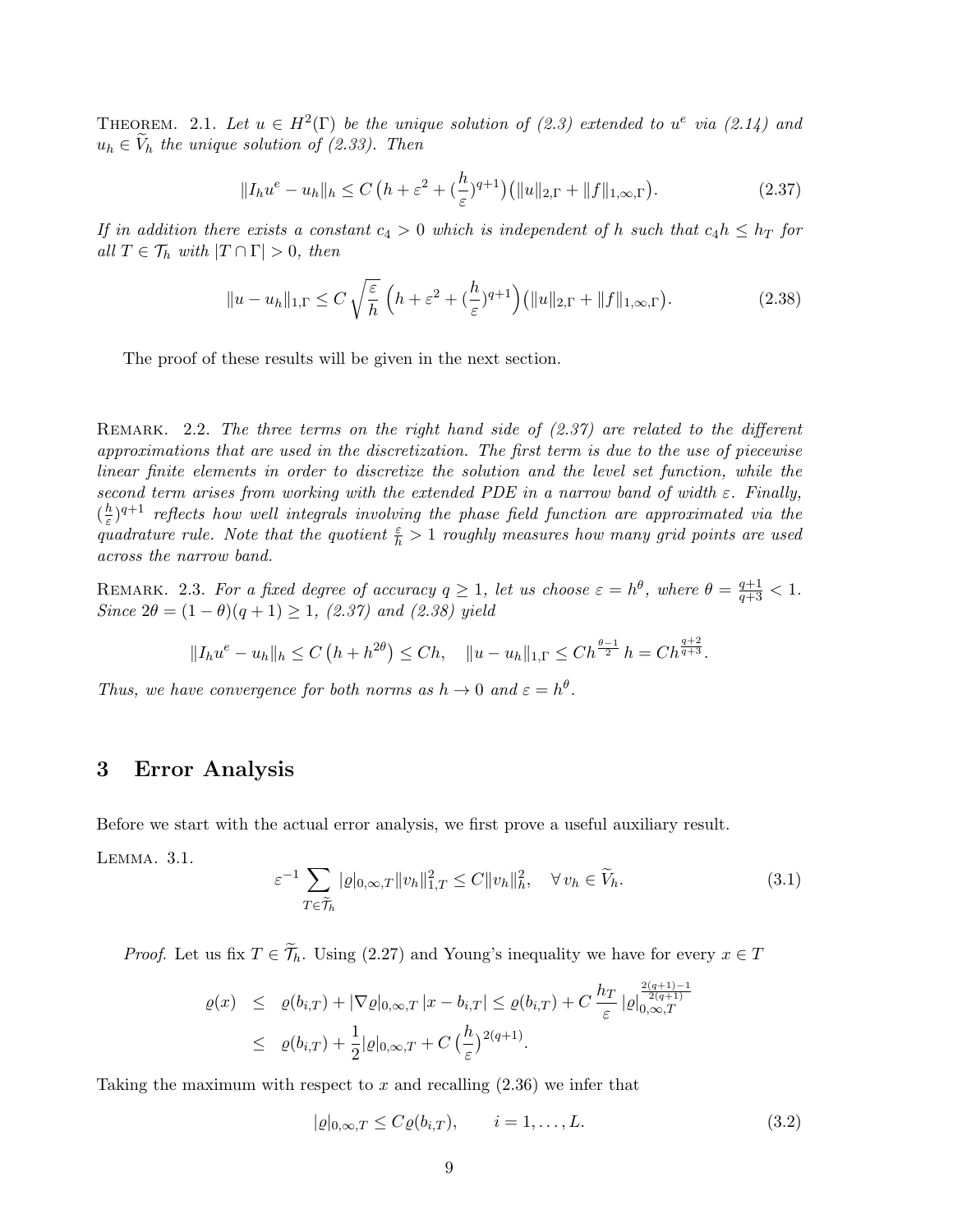To proceed, we choose  $x_T \in T$  such that  $|v_h(x_T)| = |v_h|_{0,\infty,T}$  and have, as  $\nabla v_h$  is constant on T, that  $|v_h(x_T)| \leq |v_h(b_{i,T})| + h_T |\nabla v_{h|T}|$  for  $i = 1, \ldots, L$ . Hence, we deduce

$$
||v_h||_{1,T}^2 \le (|v_h(x_T)|^2 + |\nabla v_{h|T}|^2) |T| \le C (|v_h(b_{i,T})|^2 + |\nabla v_{h|T}|^2) |T|, \quad i = 1,\ldots,L.
$$

Combining this bound with (3.2) and observing that  $\sum_{i=1}^{L} \omega_i = 1$  we obtain

$$
|\varrho|_{0,\infty,T} ||v_h||_{1,T}^2 \leq C \sum_{i=1}^L \omega_i \,\varrho(b_{i,T}) \big( |v_h(b_{i,T})|^2 + |\nabla v_{h|T}|^2 \big) \, |T| = C \, Q_T \left[ \varrho\big( |v_h|^2 + |\nabla v_{h|T}|^2 \big) \right],
$$

which concludes the proof of the lemma after summation over  $T \in \widetilde{\mathcal{T}}_h.$   $\Box$ 

Let us now start the proof of the error bound. Define  $e_h := (I_h u^e)_{|D_h} - u_h \in V_h$ . We infer from (2.35) and (2.33)

$$
c_3 \|e_h\|_h^2 \le a_h(e_h, e_h) = a_h(I_h u^e, e_h) - l_h(e_h) =: S_1 + S_2. \tag{3.3}
$$

Recalling the definition of  $a_h$  we may write

$$
S_{1} = \varepsilon^{-1} \sum_{T \in \widetilde{\mathcal{T}}_{h}} \left\{ Q_{T} \left[ \varrho I_{h} \widehat{A} \nabla I_{h} u_{|T}^{e} \cdot \nabla e_{h|T} + \varrho I_{h} \widehat{a}_{0} I_{h} u^{e} e_{h} \right] \right\}
$$

$$
- \int_{T} \left[ \varrho I_{h} \widehat{A} \nabla I_{h} u_{|T}^{e} \cdot \nabla e_{h|T} + \varrho I_{h} \widehat{a}_{0} I_{h} u^{e} e_{h} \right] dx \right\} |\nabla I_{h} \phi_{|T}|
$$

$$
+ \varepsilon^{-1} \int_{D_{h}} (\varrho I_{h} \widehat{A} \nabla (I_{h} u^{e} - u^{e}) \cdot \nabla e_{h} + \varrho I_{h} \widehat{a}_{0} (I_{h} u^{e} - u^{e}) e_{h}) |\nabla I_{h} \phi| dx
$$

$$
+ \varepsilon^{-1} \int_{D_{h}} (\varrho (I_{h} \widehat{A} - \widehat{A}) \nabla u^{e} \cdot \nabla e_{h} + \varrho (I_{h} \widehat{a}_{0} - \widehat{a}_{0}) u^{e} e_{h}) |\nabla I_{h} \phi| dx
$$

$$
+ \varepsilon^{-1} \int_{D_{h}} \varrho \left[ \widehat{A} \nabla u^{e} \cdot \nabla e_{h} + \widehat{a}_{0} u^{e} e_{h} \right] [|\nabla I_{h} \phi| - |\nabla \phi|] dx
$$

$$
+ \varepsilon^{-1} \int_{D_{h}} \varrho \left[ (\widehat{A} - A^{e}) \nabla u^{e} \cdot \nabla e_{h} + (\widehat{a}_{0} - a_{0}^{e}) u^{e} e_{h} \right] |\nabla \phi| dx
$$

$$
+ \varepsilon^{-1} \int_{D_{h}} [A^{e} \nabla u^{e} \cdot \nabla e_{h} + a_{0}^{e} u^{e} e_{h}] \varrho |\nabla \phi| dx =: \sum_{i=1}^{6} S_{1,i}.
$$

Using  $(2.25)$  and  $(2.24)$  we obtain

$$
|S_{1,1}| \leq \varepsilon^{-1} \sum_{T \in \widetilde{\mathcal{T}}_h} \left\{ |E_T(\varrho I_h \widehat{A})| \, |\nabla I_h u_{|T}^e| \, |\nabla e_{h|T}| + |E_T(\varrho I_h \widehat{a}_0 I_h u^e e_h)| \right\}
$$
  
\n
$$
\leq C \varepsilon^{-1} \sum_{T \in \widetilde{\mathcal{T}}_h} |T| h_T^{q+1} \left\{ |\varrho I_h \widehat{A}|_{q+1,\infty,T} |\nabla I_h u_{|T}^e| \, |\nabla e_{h|T}| + |\varrho I_h \widehat{a}_0 I_h u^e e_h|_{q+1,\infty,T} \right\}
$$
  
\n
$$
\leq C \varepsilon^{-1} \sum_{T \in \widetilde{\mathcal{T}}_h} |T| h_T^{q+1} ||\varrho||_{q+1,\infty,T} (||I_h \widehat{A}||_{1,\infty,T} + ||I_h \widehat{a}_0||_{1,\infty,T}) ||I_h u^e||_{1,\infty,T} ||e_h||_{1,\infty,T}
$$
  
\n
$$
\leq C \varepsilon^{-1} \sum_{T \in \widetilde{\mathcal{T}}_h} h_T^{q+1} ||\varrho||_{q+1,\infty,T} ||I_h u^e||_{1,T} ||e_h||_{1,T}
$$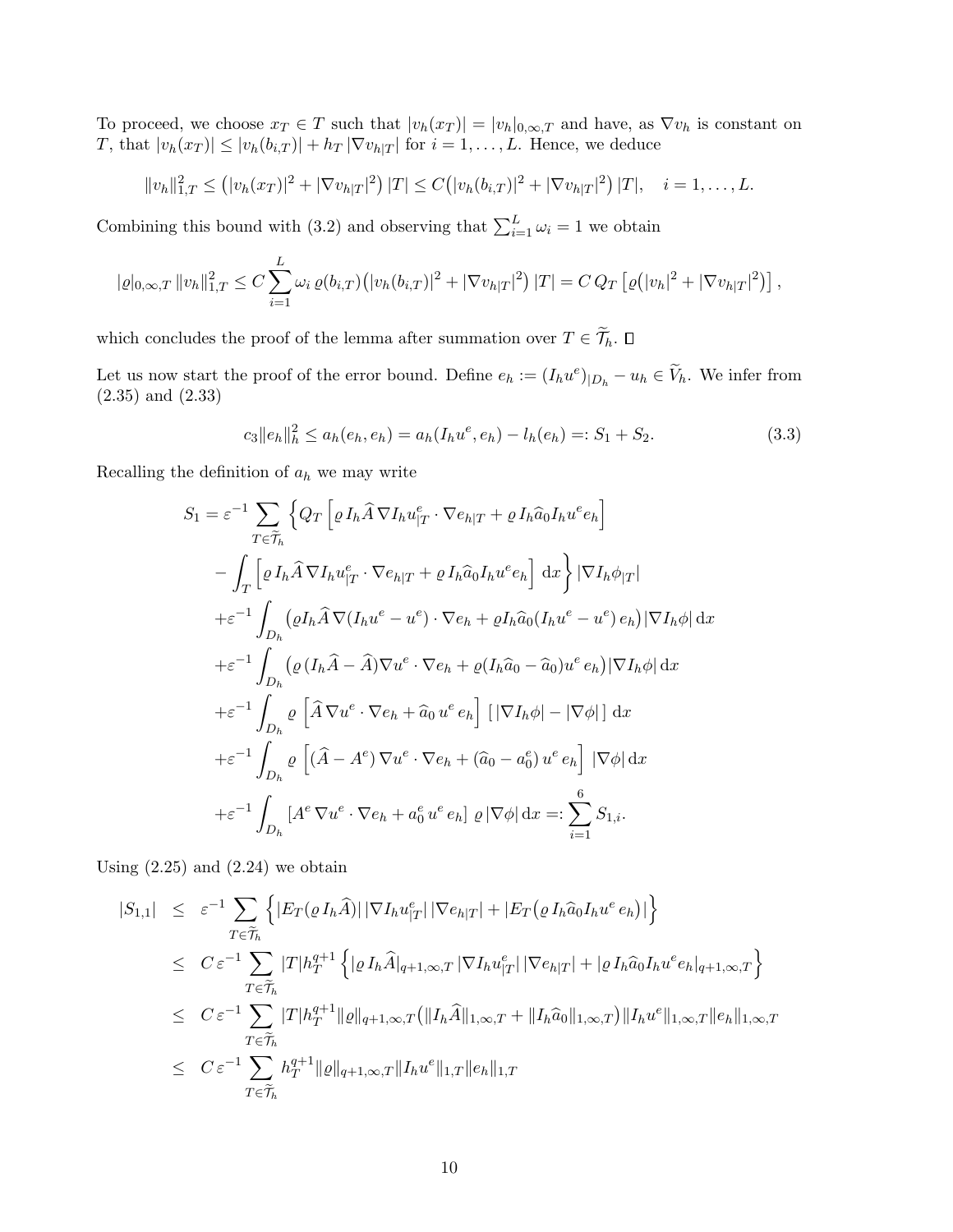where the last bound follows from an inverse estimate and the fact that  $a_{ij}, a_0$  are Lipschitz on Γ. Applying (2.27) and using (3.1), (2.23), (2.29) and (A.3) we deduce

$$
|S_{1,1}| \leq C\varepsilon^{-1} \sum_{T \in \widetilde{\mathcal{T}}_h} h_T^{q+1} \varepsilon^{-(q+1)} |\varrho|_{0,\infty,T}^{\frac{1}{2}} \|I_h u^e\|_{1,T} \|e_h\|_{1,T}
$$
  
\n
$$
\leq C \left(\frac{h}{\varepsilon}\right)^{q+1} \left(\varepsilon^{-1} \sum_{T \in \widetilde{\mathcal{T}}_h} \|I_h u^e\|_{1,T}^2\right)^{\frac{1}{2}} \left(\varepsilon^{-1} \sum_{T \in \widetilde{\mathcal{T}}_h} |\varrho|_{0,\infty,T} \|e_h\|_{1,T}^2\right)^{\frac{1}{2}}
$$
  
\n
$$
\leq C \left(\frac{h}{\varepsilon}\right)^{q+1} \left(\varepsilon^{-1} \sum_{T \in \widetilde{\mathcal{T}}_h} \|u^e\|_{2,T}^2\right)^{\frac{1}{2}} \|e_h\|_h
$$
  
\n
$$
\leq C \left(\frac{h}{\varepsilon}\right)^{q+1} \varepsilon^{-\frac{1}{2}} \|u^e\|_{2,U_{c_2\varepsilon}} \|e_h\|_h \leq C \left(\frac{h}{\varepsilon}\right)^{q+1} \|u\|_{2,T} \|e_h\|_h.
$$
 (3.4)

Using similar arguments we deduce that

$$
|S_{1,2}| \leq C \varepsilon^{-1} \sum_{T \in \widetilde{\mathcal{T}}_h} |\varrho|_{0,\infty,T} ||I_h u^e - u^e||_{1,T} ||e_h||_{1,T}
$$
  
\n
$$
\leq C h \left( \varepsilon^{-1} \sum_{T \in \widetilde{\mathcal{T}}_h} |u^e|_{2,T}^2 \right)^{\frac{1}{2}} \left( \varepsilon^{-1} \sum_{T \in \widetilde{\mathcal{T}}_h} |\varrho|_{0,\infty,T} ||e_h||_{1,T}^2 \right)^{\frac{1}{2}}
$$
  
\n
$$
\leq C h ||u||_{2,T} ||e_h||_h
$$
\n(3.5)

as well as

$$
|S_{1,3}| + |S_{1,4}| \leq C \varepsilon^{-1} \sum_{T \in \widetilde{\mathcal{T}}_h} |\varrho|_{0,\infty,T} h_T(|\widehat{A}|_{1,\infty,T} + |\widehat{a}_0|_{1,\infty,T} + |\phi|_{2,\infty,T}) \|u^e\|_{1,T} \|e_h\|_{1,T}
$$
  
\n
$$
\leq Ch \left(\varepsilon^{-1} \sum_{T \in \widetilde{\mathcal{T}}_h} \|u^e\|_{1,T}^2\right)^{\frac{1}{2}} \left(\varepsilon^{-1} \sum_{T \in \widetilde{\mathcal{T}}_h} |\varrho|_{0,\infty,T} \|e_h\|_{1,T}^2\right)^{\frac{1}{2}}
$$
  
\n
$$
\leq Ch \|u\|_{1,\Gamma} \|e_h\|_h. \tag{3.6}
$$

Since  $A \in C^1(\Gamma)$ , it follows from (A.12) and (2.29) that for  $x \in D_h$ 

$$
|\widehat{A}(x) - A^e(x)| = |A(\widehat{p}(x)) - A(p(x))| \le C |\widehat{p}(x) - p(x)| \le C \phi(x)^2 \le C \varepsilon^2
$$

and, similarly,  $|\hat{a}_0(x) - a_0^e(x)| \leq C \varepsilon^2$ . This implies together with (3.1) and (A.3)

$$
|S_{1,5}| \leq C \varepsilon \int_{D_h} \varrho \left[ |\nabla u^e| + |u^e| \right] \left[ |\nabla e_h| + |e_h| \right] dx
$$
  
\n
$$
\leq C \varepsilon^2 \left( \varepsilon^{-1} \sum_{T \in \widetilde{\mathcal{T}}_h} \|u^e\|_{1,T}^2 \right)^{\frac{1}{2}} \left( \varepsilon^{-1} \sum_{T \in \widetilde{\mathcal{T}}_h} |\varrho|_{0,\infty,T} \|e_h\|_{1,T}^2 \right)^{\frac{1}{2}}
$$
  
\n
$$
\leq C \varepsilon^2 \varepsilon^{-\frac{1}{2}} \|u^e\|_{1,U_{c_2\varepsilon}} \|e_h\|_h \leq C \varepsilon^2 \|u\|_{1,\Gamma} \|e_h\|_h. \tag{3.7}
$$

Combining  $(3.4)$ – $(3.7)$  we infer that

$$
S_1 \le C \left( h + \varepsilon^2 + \left( \frac{h}{\varepsilon} \right)^{q+1} \right) \|u\|_{2,\Gamma} \|e_h\|_h + \varepsilon^{-1} \int_{D_h} \left[ A^e \nabla u^e \cdot \nabla e_h + a_0^e u^e e_h \right] \varrho \left| \nabla \phi \right| \mathrm{d}x. \tag{3.8}
$$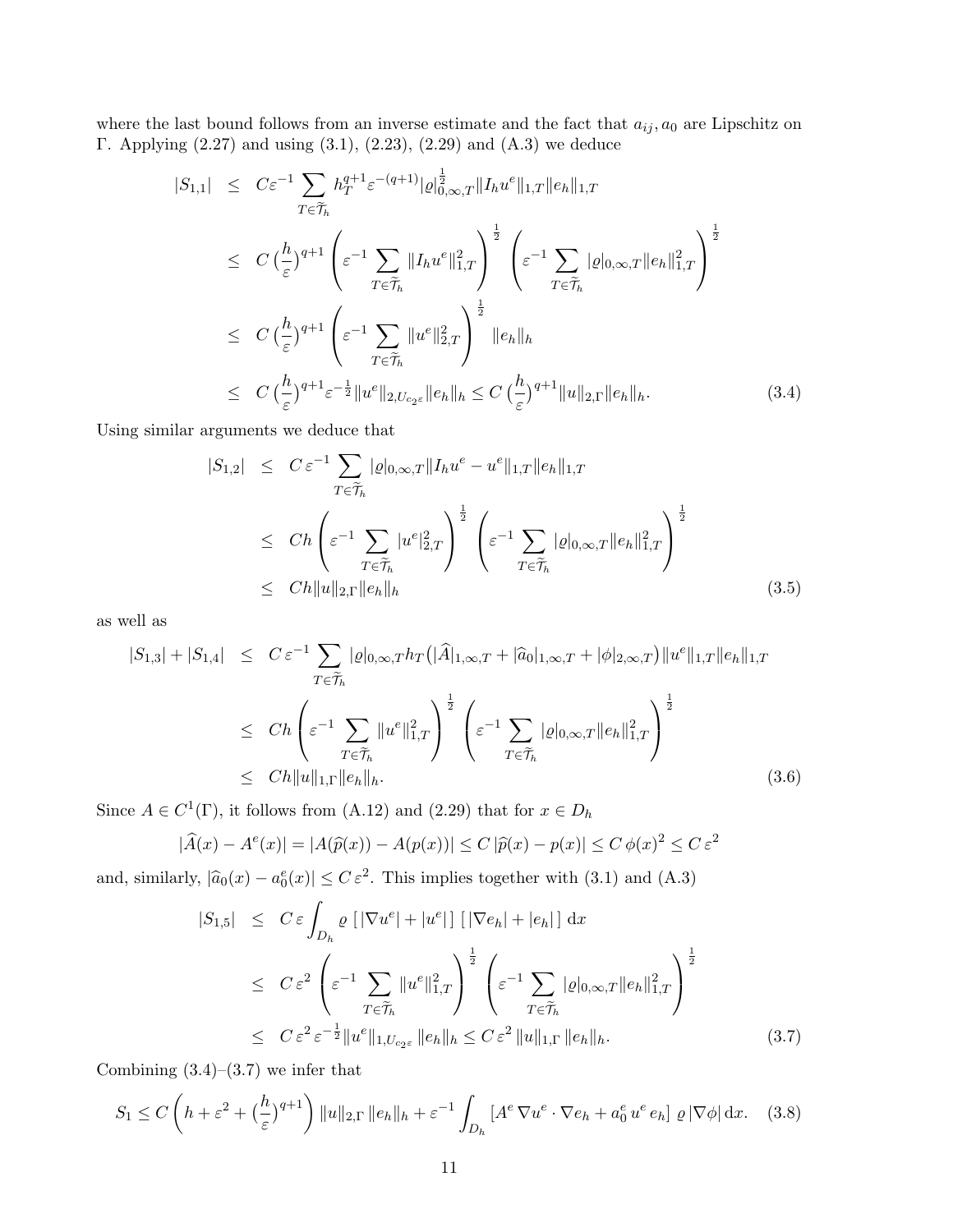Next, it follows from (2.32b) that

$$
S_2 = \varepsilon^{-1} \sum_{T \in \widetilde{\mathcal{T}}_h} \left\{ \int_T \varrho I_h \widehat{f} e_h \, dx - Q_T \big( \varrho I_h \widehat{f} e_h \big) \right\} |\nabla I_h \phi_{|T}| + \varepsilon^{-1} \int_{D_h} \varrho (\widehat{f} - I_h \widehat{f}) e_h |\nabla I_h \phi| \, dx + \varepsilon^{-1} \int_{D_h} \varrho \widehat{f} e_h [|\nabla \phi| - |\nabla I_h \phi|] \, dx + \varepsilon^{-1} \int_{D_h} \varrho [f^e - \widehat{f}] e_h |\nabla \phi| \, dx - \varepsilon^{-1} \int_{D_h} f^e e_h \varrho |\nabla \phi| \, dx.
$$

Arguing in a similar way as for  $S_{1,i}$ ,  $i = 1, 3, 4, 5$ , we obtain

$$
S_2 \le C \left( h + \varepsilon^2 + \left( \frac{h}{\varepsilon} \right)^{q+1} \right) \| f \|_{1,\infty,\Gamma} \| e_h \|_h - \varepsilon^{-1} \int_{D_h} f^e \, e_h \, \varrho \, |\nabla \phi| \, \mathrm{d}x \tag{3.9}
$$

and hence

$$
S_1 + S_2 \le C \left( h + \varepsilon^2 + \left( \frac{h}{\varepsilon} \right)^{q+1} \right) [\|f\|_{1,\infty,\Gamma} + \|u\|_{2,\Gamma}] \|e_h\|_h + S_3,
$$
 (3.10)

where

$$
S_3 := \varepsilon^{-1} \int_{D_h} \left[ A^e \nabla u^e \cdot \nabla e_h + a_0^e u^e e_h - f^e e_h \right] \varrho \left| \nabla \phi \right| dx \tag{3.11}
$$

$$
= \varepsilon^{-1} \Biggl( \int_{U_{\varepsilon}} + \int_{D_h \setminus U_{\varepsilon}} \Biggr) \left[ A^e \nabla u^e \cdot \nabla e_h + a_0^e u^e e_h - f^e e_h \right] \varrho \left| \nabla \phi \right| dx = I + II. \tag{3.12}
$$

If we apply (2.20) with  $r = \hat{\epsilon}$  and use the transformation F introduced in Section 2.2 we obtain upon recalling that  $\phi(F(p, s)) = s$ 

$$
I = \varepsilon^{-1} \int_{U_{\hat{\varepsilon}}} \phi \, Re_h \, \varrho \, |\nabla \phi| \, dx \qquad (3.12)
$$
  
=  $\varepsilon^{-1} \int_{-\hat{\varepsilon}}^{\hat{\varepsilon}} s \, \sigma \left( \frac{s}{\varepsilon} \right) \int_{\Gamma} R(F(p, s)) \, e_h(F(p, s)) \, |\nabla \phi(F(p, s))| \, \mu(p, s) \, dS_p \, ds.$ 

Here,  $\mu(p, s)$  is the Jacobian determinant of F, which satisfies

$$
\left| \mu(p,s) - \frac{1}{|\nabla \phi(F(p,s))|} \right| \le C \, |s| \qquad \text{for } p \in \Gamma, \ |s| < \hat{\varepsilon}. \tag{3.13}
$$

Since  $\int_0^{\widehat{\varepsilon}}$  $-\widehat{\varepsilon}$  $s\,\sigma\,\Big(\frac{s}{\varepsilon}$  $\Big)$  ds = 0, we deduce from (3.12) that

$$
I = \varepsilon^{-1} \int_{-\widehat{\varepsilon}}^{\widehat{\varepsilon}} s \,\sigma\left(\frac{s}{\varepsilon}\right) \int_{\Gamma} \left[ R(F(p,s)) \, |\nabla \phi(F(p,s))| \, \mu(p,s) - R(p) \right] \, e_h(F(p,s)) \, \mathrm{d}S_p \, \mathrm{d}s
$$

$$
+ \varepsilon^{-1} \int_{-\widehat{\varepsilon}}^{\widehat{\varepsilon}} s \,\sigma\left(\frac{s}{\varepsilon}\right) \int_{\Gamma} \left[ e_h(F(p,s)) - e_h(p) \right] R(p) \, \mathrm{d}S_p \, \mathrm{d}s =: I_1 + I_2. \tag{3.14}
$$

Recalling the form of R, (2.17), as well as  $p(F(p, s)) = p$  for  $p \in \Gamma$ , we have

$$
R(F(p,s)) = \sum_{1 \leq |\kappa| \leq 2} \big(b_{\kappa}(F(p,s)) + s c_{\kappa}(F(p,s))\big) D_{\Gamma}^{\kappa} u(p),
$$

so that since  $F(p, 0) = p$  and  $b_{\kappa} \in C^1$ ,  $c_{\kappa} \in C^0$ 

$$
|R(F(p,s)) - R(p)| \le C |s| \sum_{1 \le |\kappa| \le 2} |D_{\Gamma}^{\kappa} u(p)| \qquad \forall \, p \in \Gamma, \, |s| < \hat{\varepsilon}.
$$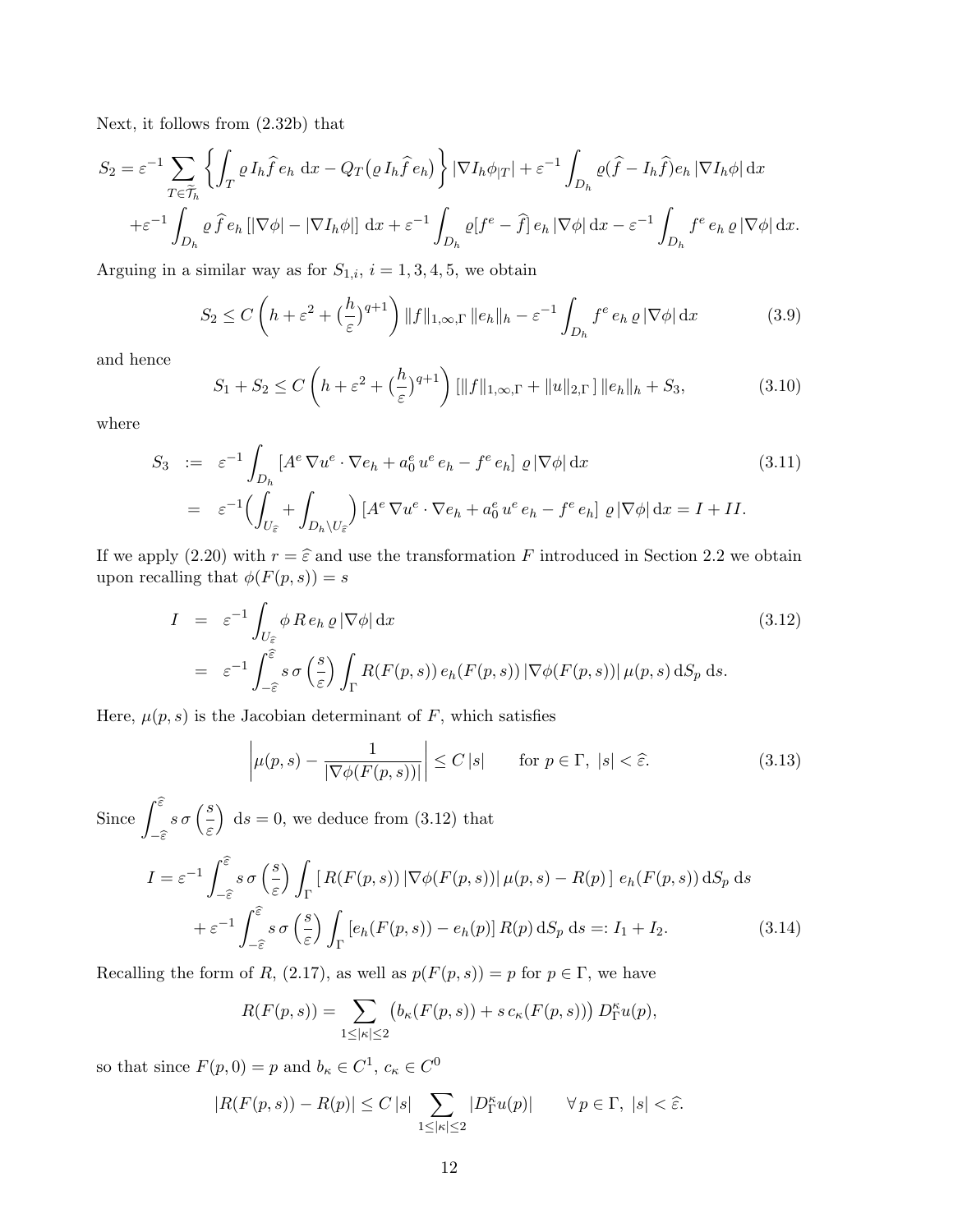Combining this bound with (3.13) we infer that

$$
|I_{1}| \leq C \varepsilon^{-1} \int_{-\widehat{\varepsilon}}^{\widehat{\varepsilon}} s^{2} \sigma\left(\frac{s}{\varepsilon}\right) \int_{\Gamma} \left[ |\nabla_{\Gamma} u(p)| + |D_{\Gamma}^{2} u(p)| \right] |e_{h}(F(p,s))| \, dS_{p} \, ds
$$
  

$$
\leq C \varepsilon^{2} \|u\|_{2,\Gamma} \left( \varepsilon^{-1} \int_{-\widehat{\varepsilon}}^{\widehat{\varepsilon}} \sigma\left(\frac{s}{\varepsilon}\right) \int_{\Gamma} |e_{h}(F(p,s)|^{2} \, dS_{p} \, ds \right)^{\frac{1}{2}}.
$$
 (3.15)

Similarly, we have that

$$
|I_2| \leq \varepsilon^{-1} \int_{-\widehat{\varepsilon}}^{\widehat{\varepsilon}} |s| \sigma \left(\frac{s}{\varepsilon}\right) \int_{\Gamma} |e_h(F(p, s)) - e_h(p)| |R(p)| \, dS_p \, ds
$$
  
\n
$$
\leq C \int_{-\widehat{\varepsilon}}^{\widehat{\varepsilon}} \sigma \left(\frac{s}{\varepsilon}\right) \int_{\Gamma} |R(p)| \left| \int_0^s |\nabla e_h(F(p, t))| \, dt \right| \, dS_p \, ds
$$
  
\n
$$
\leq C \varepsilon \int_{-\widehat{\varepsilon}}^{\widehat{\varepsilon}} \sigma \left(\frac{t}{\varepsilon}\right) \int_{\Gamma} |\nabla e_h(F(p, t))| |R(p)| \, dS_p \, dt
$$
  
\n
$$
\leq C \varepsilon^2 \|u\|_{2, \Gamma} \left( \varepsilon^{-1} \int_{-\widehat{\varepsilon}}^{\widehat{\varepsilon}} \sigma \left(\frac{s}{\varepsilon}\right) \int_{\Gamma} |\nabla e_h(F(p, s)|^2 \, dS_p \, ds \right)^{\frac{1}{2}}, \qquad (3.16)
$$

where we have used again (2.17) as well as the fact that  $\sigma\left(\frac{s}{s}\right)$  $\frac{s}{\varepsilon}$ )  $\leq \sigma \left( \frac{t}{\varepsilon} \right)$  $\left|\frac{t}{\varepsilon}\right|$  for  $|t| \leq |s| \leq \widehat{\varepsilon}.$ Combining  $(3.14)$ – $(3.16)$  and applying once more the transformation rule together with  $(2.29)$ and (3.1) we obtain

$$
|I| \leq C \varepsilon^2 \|u\|_{2,\Gamma} \left(\varepsilon^{-1} \int_{D_h} \varrho\big(|e_h|^2 + |\nabla e_h|^2\big) \, \mathrm{d}x\right)^{\frac{1}{2}} \leq C \varepsilon^2 \|u\|_{2,\Gamma} \|e_h\|_h. \tag{3.17}
$$

Since  $\rho(x) \leq C(\frac{h}{\varepsilon})$  $\frac{h}{\varepsilon}$ )<sup>q+1</sup>  $\sqrt{\varrho(x)}$ ,  $x \in D_h \setminus U_{\widehat{\varepsilon}}$  in view of (2.30) we have

$$
\begin{split}\n|II| &\leq C \left(\frac{h}{\varepsilon}\right)^{q+1} \varepsilon^{-1} \int_{D_h \setminus U_{\varepsilon}} \left( |\nabla u^e| + |u^e| + |f^e| \right) \sqrt{\varrho} \left( |\nabla e_h| + |e_h| \right) dx \\
&\leq C \left(\frac{h}{\varepsilon}\right)^{q+1} \left( \varepsilon^{-1} \int_{U_{c_2 \varepsilon}} \left( |\nabla u^e|^2 + |u^e|^2 + |f^e|^2 \right) dx \right)^{\frac{1}{2}} \left( \varepsilon^{-1} \int_{D_h} \varrho \left( |\nabla e_h|^2 + |e_h|^2 \right) dx \right)^{\frac{1}{2}} \\
&\leq C \left(\frac{h}{\varepsilon}\right)^{q+1} \left( \|u\|_{1,\Gamma} + \|f\|_{0,\Gamma} \right) \|e_h\|_h.\n\end{split}
$$

Inserting the above bounds into (3.11) we derive

$$
S_3 \le C \left(\varepsilon^2 + \left(\frac{h}{\varepsilon}\right)^{q+1}\right) \left( \|u\|_{2,\Gamma} + \|f\|_{0,\Gamma} \right) \|e_h\|_h, \tag{3.18}
$$

so that  $(3.3)$  and  $(3.10)$  yield

$$
||e_h||_h \leq C\Big(h+\varepsilon^2 + \big(\frac{h}{\varepsilon}\big)^{q+1}\Big)\big(||u||_{2,\Gamma} + ||f||_{1,\infty,\Gamma}\big),
$$

proving (2.37). In order to show (2.38) we shall make use of the following trace–type inequality for  $T \in \mathcal{T}_h$ , which is a consequence of [21, Lemma 3] and [22, Lemma 3]:

$$
||v||_{0,T\cap\Gamma}^{2} \leq C\left(h_{T}^{-1}||v||_{0,T}^{2} + h_{T}||\nabla v||_{0,T}^{2}\right) \quad \text{for all } v \in H^{1}(T). \tag{3.19}
$$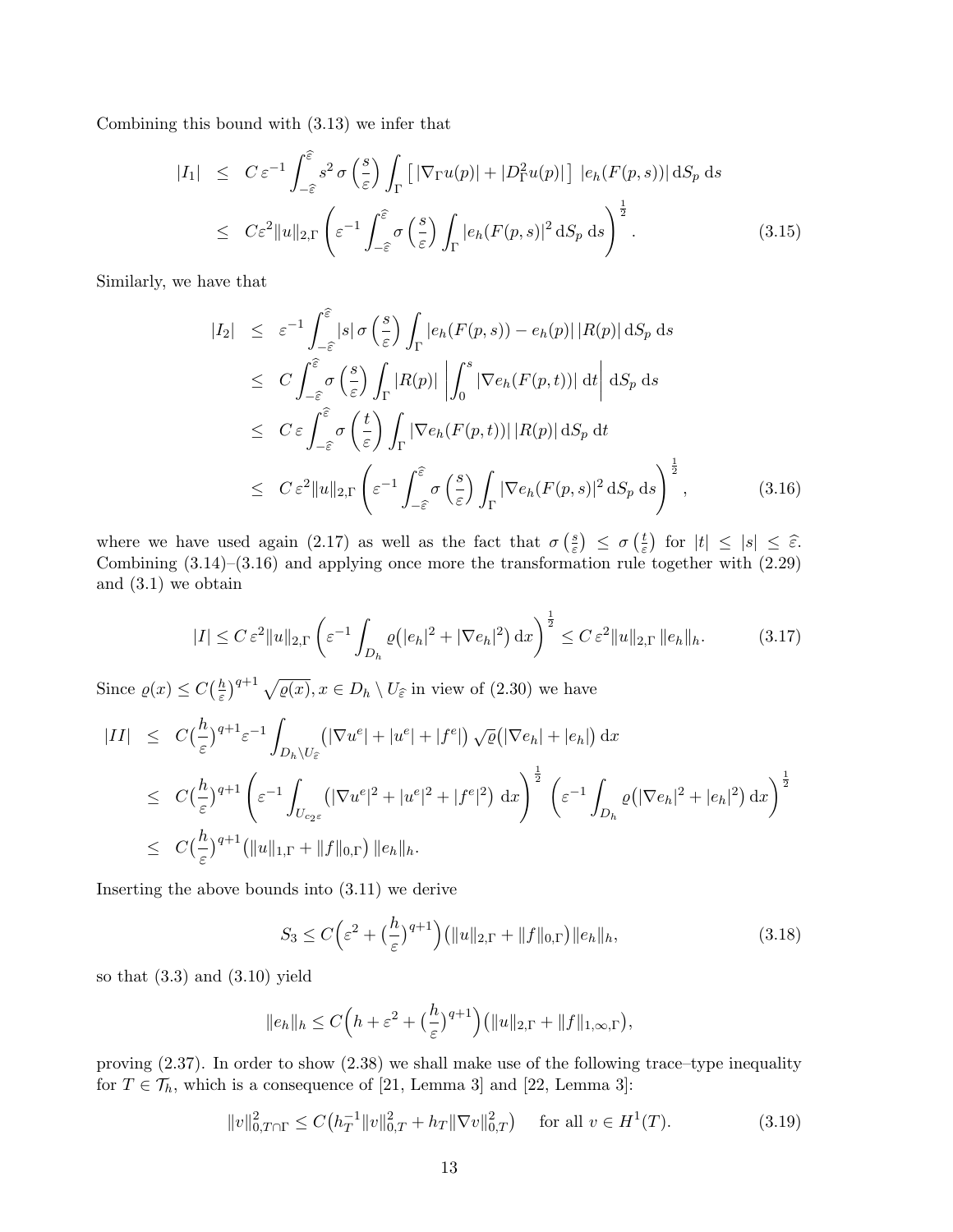If we combine this estimate with (2.23), the fact that  $|\varrho|_{0,\infty,T} = 1$  if  $T \cap \Gamma \neq \emptyset$  and (2.29) we infer that

$$
||u - u_h||_{1,\Gamma}^2 = \sum_{|T \cap \Gamma| > 0} ||u - u_h||_{1,T \cap \Gamma}^2 = \sum_{|T \cap \Gamma| > 0} ||u^e - u_h||_{1,T \cap \Gamma}^2
$$
  
\n
$$
\leq C \sum_{|T \cap \Gamma| > 0} (h_T^{-1}||u^e - u_h||_{1,T}^2 + h_T|u^e|_{2,T}^2) \leq C \sum_{|T \cap \Gamma| > 0} h_T^{-1}|\varrho|_{0,\infty,T} ||I_h u^e - u_h||_{1,T}^2 + Ch|u^e|_{2,U_{c_2\varepsilon}}^2.
$$

Finally, using the assumption that  $c_4h \leq h_T$  for all  $T \in \mathcal{T}_h$  with  $|T \cap \Gamma| > 0$ , (3.1) and (A.3) we deduce

$$
\|u - u_h\|_{1,\Gamma}^2 \leq C \frac{\varepsilon}{h} \sum_{|T \cap \Gamma| > 0} \varepsilon^{-1} |\varrho|_{0,\infty,T} \|I_h u^e - u_h\|_{1,T}^2 + C h \varepsilon \|u\|_{2,\Gamma}^2
$$
  

$$
\leq C \frac{\varepsilon}{h} (\|I_h u^e - u_h\|_h^2 + C h^2 \|u\|_{2,\Gamma}^2)
$$

from which we infer  $(2.38)$  with the help of  $(2.37)$ .

## 4 Numerical Experiments

We investigate the experimental order of convergence (eoc) for the following errors:

$$
\mathcal{E}_1 = \varepsilon^{-1} \sum_{T \in \widetilde{\mathcal{T}}_h} Q_T \left[ \varrho |I_h u^e - u_h|^2 \right] \text{ and } \mathcal{E}_2 = \varepsilon^{-1} \sum_{T \in \widetilde{\mathcal{T}}_h} Q_T \left[ \varrho | \nabla (I_h u^e - u_h) |^2 \right].
$$

The corresponding calculations will be done for a circle (Example 1) and a sphere (Example 2) of radius 1, described as the zero level set of the function  $\phi(x) := |x|^2 - 1$ . In this case one can verify without difficulty that the projection p constructed in Section 2.2 coincides with the closest point projection  $\hat{p}$ , so that we have  $u^e(x) = u(\frac{x}{|x|})$  $\frac{x}{|x|}$  for  $x \neq 0$ . We use the finite element toolbox Alberta 2.0, [30], and implement a similar mesh refinement strategy to that in [1] with a fine mesh constructed in  $D_h$  and a coarser mesh in  $\Omega \backslash D_h$ . The resulting linear systems were solved using CG together with diagonal preconditioning. In all the examples we consider we set  $a_{ij} = \delta_{ij}, i, j = 1, \ldots, n+1$  and  $a_0 = 1$  in (2.3). For the values of q given in the examples below, we implement quadrature rules that are exact up to order  $q$ .

#### Example 1

Let  $\Omega = (-1.2, 1.2)^2$  and take  $\Gamma = \{x \in \mathbb{R}^2 \mid |x| = 1\}$  to be a circle of radius 1, described as the zero level set of the function  $\phi(x) := x_1^2 + x_2^2 - 1$ . In addition to  $\mathcal{E}_1, \mathcal{E}_2$  we shall also investigate the errors appearing in (2.38). To do so, we approximate  $||u - u_h||^2_{L^2(\Gamma)}$  and  $||\nabla_{\Gamma}(u - u_h)||^2_{L^2(\Gamma)}$ by

$$
\mathcal{E}_3 = \sum_{l=0}^{\Lambda-1} \frac{2\pi}{\Lambda} |u(x_l) - u_h(x_l)|^2 \text{ and } \mathcal{E}_4 = \sum_{l=0}^{\Lambda-1} \frac{2\pi}{\Lambda} |\nabla_{\Gamma} u(x_l) - \nabla_{\Gamma} u_h(x_l)|^2
$$

respectively, where we have chosen the quadrature points

$$
x_l := \left(\cos\left(\frac{2\pi l}{\Lambda}\right), \sin\left(\frac{2\pi l}{\Lambda}\right)\right)^T, \quad l = 0, \dots, \Lambda - 1.
$$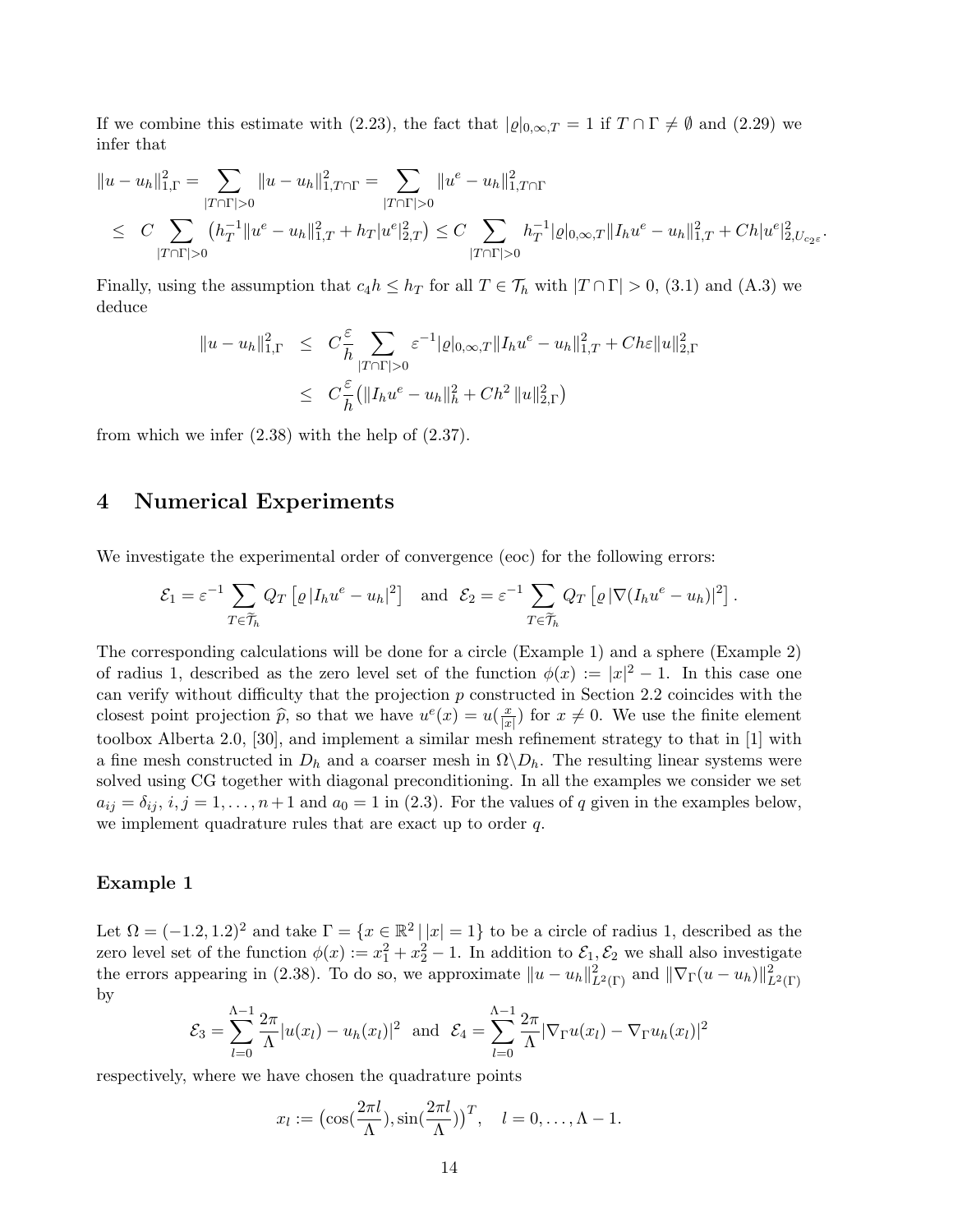In our computations taking  $\Lambda = 200$  was sufficient in order to observe the expected eocs. We choose f so that  $u(x) := (x_1^2 - x_2^2)/|x|^2$  solves (2.3) and fixed  $\varepsilon = 5.333h$ . In Tables  $1 - 3$ we display the values of  $\mathcal{E}_i$ ,  $i = 1, \ldots, 4$ , together with the eocs, for  $q = 1$ ,  $q = 2$  and  $q = 7$ respectively. For the smaller values  $q = 1$  and  $q = 2$  we observe an eoc for  $\mathcal{E}_2$  which is lower than two indicating that in this case the term  $(\frac{h}{\varepsilon})^{q+1}$  in (2.37) dominates. This effect disappears for the choice  $q = 7$ , where we see eocs close to two for  $\mathcal{E}_2$  and  $\mathcal{E}_4$ . Furthermore, we observe eocs close to four for  $\mathcal{E}_1$  and  $\mathcal{E}_3$  suggesting that the error analysis can be improved for the  $L^2$ -errors. In Figure 1 we display the positive quadrant of three meshes,  $h = 3.750e-02$  (left),  $h = 9.375e-03$ (centre) and  $h = 2.344e-03$  (right), the triangulation  $\widetilde{\mathcal{T}}_h$  can be identified by the region where the mesh is fine.



Figure 1: The positive quadrants of three of the meshes from Example 1,  $h = 3.750e-02$  (left),  $h = 9.375e-03$  (centre) and  $h = 2.344e-03$  (right).

| $\hbar$     | $\varepsilon$ | $\Sigma_1$         | $eoc_1$ $\mathcal{E}_2$ |                                                           | $eoc_2 \mathcal{E}_3$ |                           | $eoc_3 \mathcal{E}_4$ |                                  | $eoc_4$ |
|-------------|---------------|--------------------|-------------------------|-----------------------------------------------------------|-----------------------|---------------------------|-----------------------|----------------------------------|---------|
| $3.750e-02$ | 0.2           | 4.853e-05          | $\omega_{\rm{max}}$     | 1.911e-03                                                 |                       | $-7.657e-05$ $-1.568e-02$ |                       |                                  | $\sim$  |
| 1.875e-02   | 0.1           | 2.869e-06          | 4.08                    | 4.469e-04                                                 |                       | 2.10 4.713e-06            |                       | $4.02 \quad 3.845 \text{e-}03$   | 2.03    |
| 9.375e-03   | 0.05          | 1.712e-07          |                         | $4.07$ $2.584e-04$ $0.79$ $2.755e-07$                     |                       |                           |                       | $4.10 \quad 9.847 \text{e} - 04$ | 1.97    |
| 4.687e-03   | 0.025         | 9.618e-09          |                         | $4.15$ $1.759e-04$ $0.56$ $1.577e-08$ $4.13$ $2.436e-04$  |                       |                           |                       |                                  | 2.02    |
| 2.344e-03   |               | $0.0125$ 1.675e-10 |                         | $5.84$ $1.837e-04$ $-0.06$ $1.347e-10$ $6.87$ $6.098e-05$ |                       |                           |                       |                                  | 2.00    |

Table 1: Example 1, errors and experimental orders of convergence,  $q = 1$ .

| h.              | ε     | $\mathcal{E}_1$                                            | $\epsilon$ oc <sub>1</sub> $\mathcal{E}_2$ |                                | $eoc_2 \mathcal{E}_3$ |                                                          | $eoc_3 \mathcal{E}_4$ |                        | $eoc_4$                  |
|-----------------|-------|------------------------------------------------------------|--------------------------------------------|--------------------------------|-----------------------|----------------------------------------------------------|-----------------------|------------------------|--------------------------|
| $3.750e-02$ 0.2 |       | $2.150e-05$                                                |                                            |                                |                       | $-1.152e-03$ $-3.867e-05$ $-1.555e-02$                   |                       |                        | $\overline{\phantom{a}}$ |
| 1.875e-02       | 0.1   | 1.356e-06                                                  | 3.99                                       | $2.110e-04$ $2.45$ $2.500e-06$ |                       |                                                          |                       | 3.95 3.797e-03         | 2.03                     |
| 9.375e-03       | 0.05  | 7.591e-08                                                  |                                            |                                |                       | $4.16$ $9.743e-05$ $1.11$ $1.390e-07$ $4.17$ $9.703e-04$ |                       |                        | 1.97                     |
| 4.687e-03       | 0.025 | 4.259e-09                                                  |                                            | 4.16 9.435e-05 0.05            |                       | 7.079e-09                                                |                       | $4.30 \quad 2.400e-04$ | 2.02                     |
| 2.344e-03       |       | $0.0125$ $1.806e-10$ $4.56$ $6.677e-05$ $0.50$ $1.721e-10$ |                                            |                                |                       |                                                          |                       | 5.36 6.007e-05         | 2.00                     |

Table 2: Example 1, errors and experimental orders of convergence,  $q = 2$ .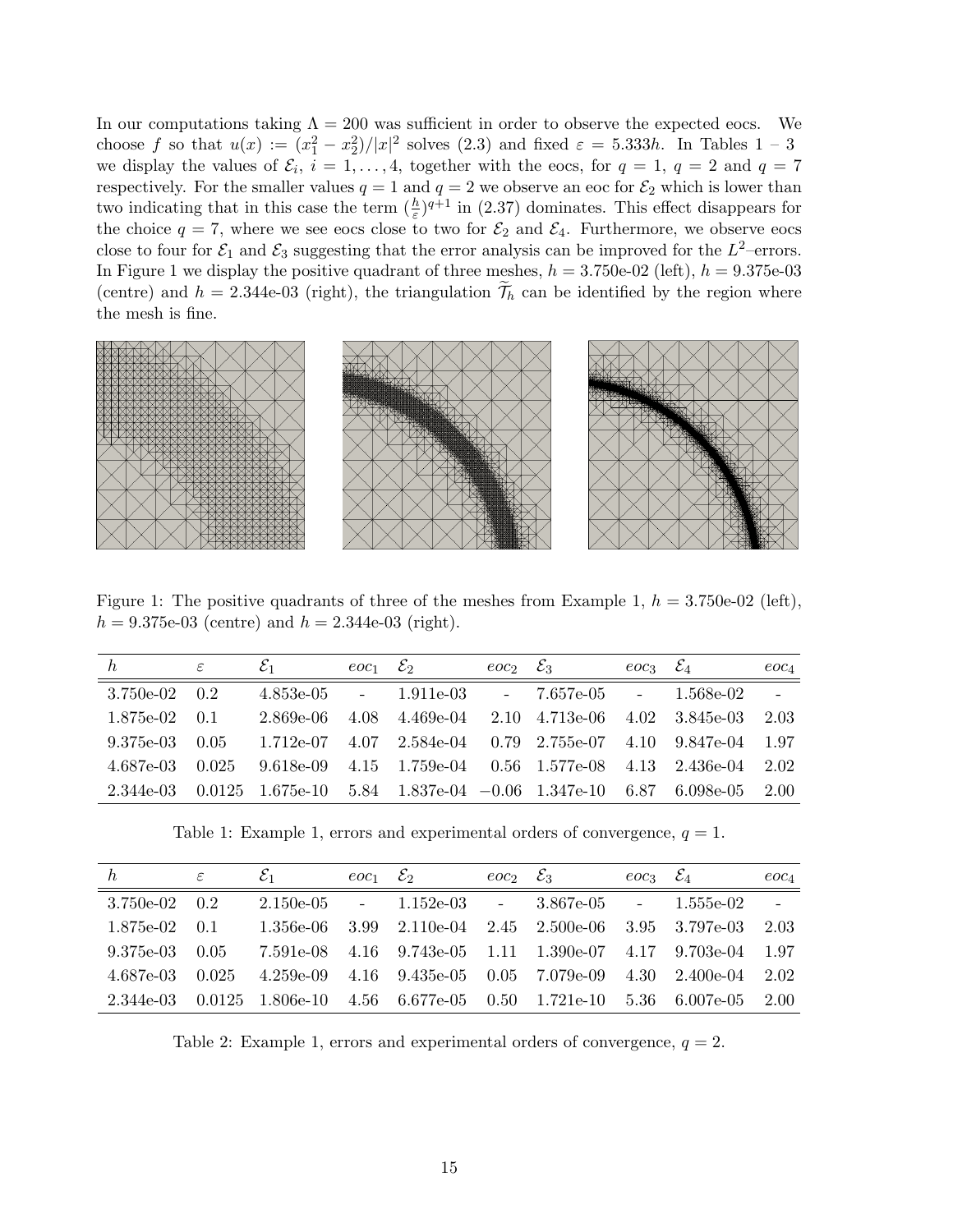| h           | ε     | $\varepsilon_1$ | $\epsilon$ oc <sub>1</sub> $\mathcal{E}_2$ |                                        | $eoc_2 \mathcal{E}_3$ |              | $eoc_3 \mathcal{E}_4$ |                                  | $eoc_4$ |
|-------------|-------|-----------------|--------------------------------------------|----------------------------------------|-----------------------|--------------|-----------------------|----------------------------------|---------|
| $3.750e-02$ | 0.2   | 3.211e-06       | $\overline{\phantom{0}}$                   | 4.139e-04                              | $\sim$                | 8.768e-06    | $\sim$                | 1.535e-02                        | $\sim$  |
| 1.875e-02   | 0.1   | 1.999e-07       | 4.01                                       | 8.996e-05 2.20                         |                       | 5.499e-07    | 4.00                  | 3.722e-03                        | 2.04    |
| $9.375e-03$ | 0.05  | 1.248e-08       | 4.00                                       | $2.166e-05$ $2.05$                     |                       | $3.440e-08$  | 4.00                  | 9.481e-04                        | 1.97    |
| 4.687e-03   | 0.025 | 7.801e-10       | 4.00                                       | $5.368e-06$ 2.01                       |                       | 2.154e-09    |                       | $4.00 \quad 2.345 \text{e} - 04$ | 2.02    |
| 2.344e-03   |       |                 |                                            | $0.0125$ 4.883e-11 4.00 1.344e-06 2.00 |                       | $1.351$ e-10 | 4.00                  | 5.867e-05                        | 2.00    |

Table 3: Example 1, errors and experimental orders of convergence,  $q = 7$ .

#### Example 2

We set  $\Omega = (-2.42.4)^3$  and take  $\Gamma = \{x \in \mathbb{R}^3 \mid |x| = 1\}$  to be a sphere of radius 1, described as the zero level set of the function  $\phi(x) := x_1^2 + x_2^2 + x_3^2 - 1$ . As in Example 1, in addition to  $\mathcal{E}_1, \mathcal{E}_2$ we shall also investigate the errors appearing in (2.38) which we approximate by the quadrature rules

$$
\mathcal{E}_3 = \sum_{k=0}^{2\Lambda - 1} \sum_{l=0}^{\Lambda - 1} \left(\frac{\pi}{\Lambda}\right)^2 |u(x_{k,l}) - u_h(x_{k,l})|^2 \sin\left(\frac{l\pi}{\Lambda}\right)
$$

and

$$
\mathcal{E}_4 = \sum_{k=0}^{2\Lambda-1} \sum_{l=0}^{\Lambda-1} \left(\frac{\pi}{\Lambda}\right)^2 |\nabla_{\Gamma} u(x_{k,l}) - \nabla_{\Gamma} u_h(x_{k,l})|^2 \sin\left(\frac{l\pi}{\Lambda}\right).
$$

Here,

$$
x_{k,l} = \left(\cos(\frac{k\pi}{\Lambda})\sin(\frac{l\pi}{\Lambda}), \sin(\frac{k\pi}{L})\sin(\frac{l\pi}{\Lambda}), \cos(\frac{l\pi}{\Lambda})\right)^T, \quad k = 0, \dots, 2\Lambda - 1, \ l = 0, \dots, \Lambda - 1
$$

and  $\Lambda = 200$ . We choose f so that  $u(x) := (x_1^2 - x_2^2)/|x|^2$  solves  $(2.3)$  and set  $\varepsilon = 5.333h$ . Due to symmetry, we only solve for  $u_h$  over  $D_h$  in the positive octant, and impose homogenous Neumann boundary conditions for  $u_h$  on the boundaries  $x_i = 0$ ,  $i = 1, 2, 3$ . In Tables 4 – 6 we display the values of  $\mathcal{E}_i$ ,  $i = 1, \ldots, 4$ , together with the eocs, for  $q = 1$ ,  $q = 2$  and  $q = 7$ respectively and observe a similar behaviour as in the two–dimensional test example. In Figure 2 we display portions of two of the meshes,  $h = 3.750e-02$  (left) and  $h = 9.375e-03$  (right), the triangulation  $\mathcal{T}_h$  can be identified by the region where the mesh is fine.

#### Example 3

Here we consider an example similar to the example in Section 9.2 of [15]. We set  $\Omega = (-2, 2)^3$ and take  $\Gamma$  to be the zero level surface of

$$
\begin{array}{rcl}\n\phi(x) & = & (x_1^2 - 1)^2 + (x_2^2 - 1)^2 + (x_3^2 - 1)^2 + (x_1^2 + x_2^2 - 3)^2 \\
& & + (x_1^2 + x_3^2 - 3)^2 + (x_2^2 + x_3^2 - 3)^2 - 10.\n\end{array}
$$

We set  $f(x) = 10000 \sin(5(x_1 + x_2 + x_3) + 2.5)$  and take  $h = 2.2097e-02$ ,  $\varepsilon = 0.2$  as well as  $q = 1$ . In Figure 3 we display the approximate solution  $u<sub>h</sub>$  plotted on the zero level surface of  $I_h\phi$  together with a cross section of the mesh  $\mathcal{T}_h$ . To compute the closet point projection  $\widehat{p}$  we used a gradient-descent-like iteration from [29].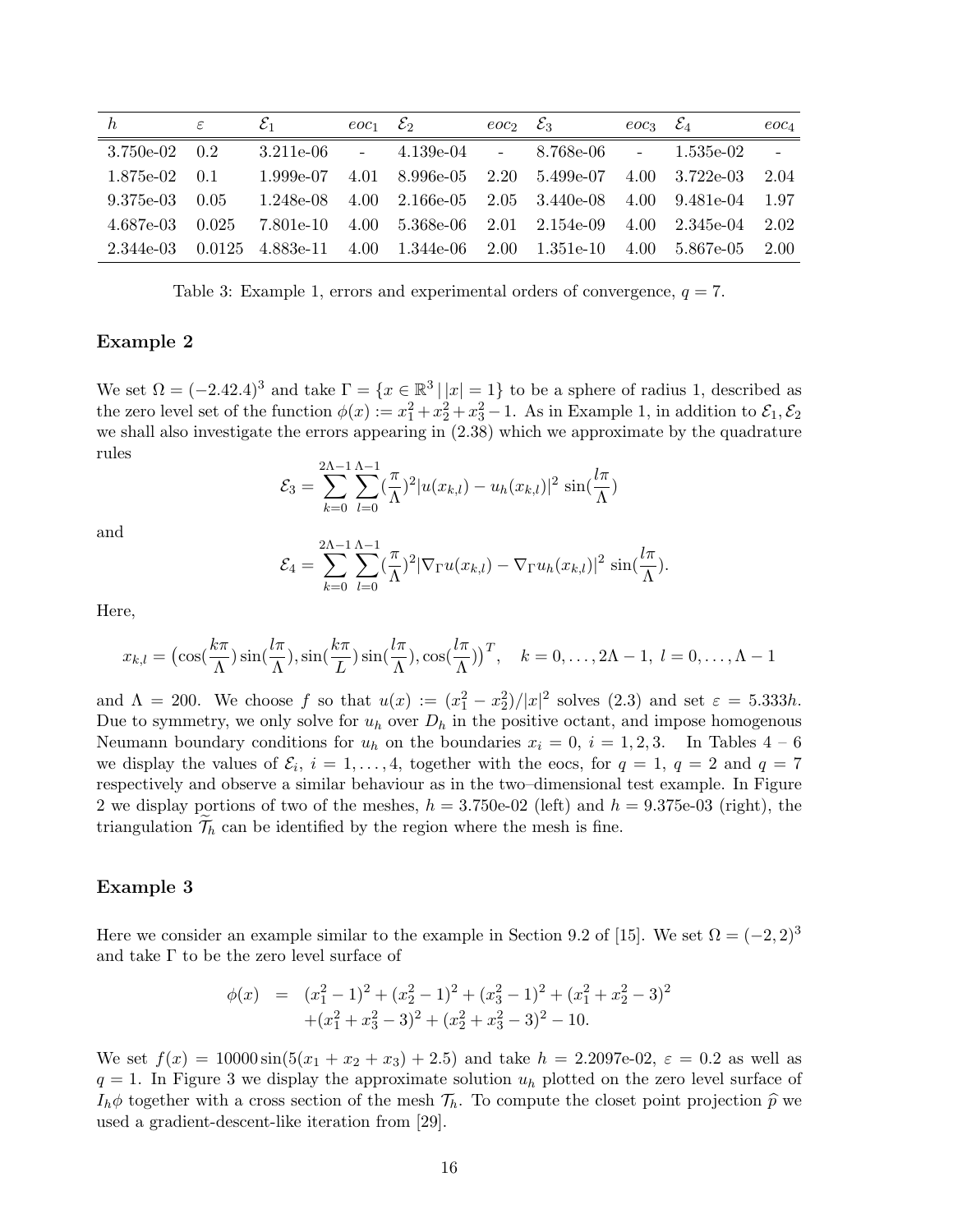

Figure 2: Portions of two of the meshes from Example 2,  $h = 3.750e-02$  (left) and  $h = 9.375e-03$ (right).

| h | $\varepsilon \qquad \varepsilon_1$ | $eoc_1$ $\mathcal{E}_2$ | $eoc_2 \tSigma_3$                                                                              | $eoc_3 \mathcal{E}_4$ | $eoc_4$  |
|---|------------------------------------|-------------------------|------------------------------------------------------------------------------------------------|-----------------------|----------|
|   |                                    |                         | $7.500e-02$ $0.4$ $3.425e-05$ $ 5.504e-03$ $ 8.673e-07$ $ 1.978e-03$                           |                       | $\equiv$ |
|   |                                    |                         | $3.750e-02$ 0.2 6.020e-07 5.83 5.125e-04 3.43 1.230e-07 2.82 4.985e-04                         |                       | - 1.99   |
|   |                                    |                         | $1.875e-02$ 0.1 $1.274e-08$ 5.56 $8.141e-05$ 2.65 $9.393e-09$ 3.71 $1.311e-04$ 1.93            |                       |          |
|   |                                    |                         | $9.375e-03$ $0.05$ $3.729e-10$ $5.09$ $2.361e-05$ $1.79$ $5.447e-10$ $4.11$ $3.214e-05$ $2.03$ |                       |          |

Table 4: Example 2, errors and experimental orders of convergence,  $q = 1$ .

| h               | $\varepsilon$ | $\mathcal{E}_1$ | $eoc_1 \mathcal{E}_2$ | $eoc_2 \mathcal{E}_3$                                                                          | $eoc_3 \mathcal{E}_4$ | $eoc_4$        |
|-----------------|---------------|-----------------|-----------------------|------------------------------------------------------------------------------------------------|-----------------------|----------------|
|                 |               |                 |                       | $7.500e-02$ $0.4$ $1.134e-05$ - $2.816e-03$ - $8.523e-07$ - $2.018e-03$                        |                       | $\mathbb{L}^2$ |
| $3.750e-02$ 0.2 |               |                 |                       | $2.082e-07$ 5.77 3.146e-04 3.16 8.472e-08 3.33 5.002e-04                                       |                       | 2.01           |
|                 |               |                 |                       | $1.875e-02$ 0.1 5.008e-09 5.38 5.632e-05 2.48 6.124e-09 3.79 1.309e-04                         |                       | 1.93           |
|                 |               |                 |                       | $9.375e-03$ $0.05$ $1.832e-10$ $4.77$ $1.471e-05$ $1.94$ $3.733e-10$ $4.04$ $3.204e-05$ $2.03$ |                       |                |

Table 5: Example 2, errors and experimental orders of convergence,  $q = 2$ .

| h. | $\varepsilon$ and $\varepsilon$ | $\mathcal{E}_1$ | $eoc_1$ $\mathcal{E}_2$ |                                                                                                | $eoc_2 \mathcal{E}_3$ | $eoc_3 \mathcal{E}_4$ | $eoc_4$  |
|----|---------------------------------|-----------------|-------------------------|------------------------------------------------------------------------------------------------|-----------------------|-----------------------|----------|
|    |                                 |                 |                         | $7.500e-02$ $0.4$ $8.438e-07$ - $7.103e-04$ - $1.483e-06$ - $2.085e-03$                        |                       |                       | $\equiv$ |
|    |                                 |                 |                         | $3.750e-02$ 0.2 $3.053e-08$ 4.79 $1.312e-04$ 2.44 $9.449e-08$ 3.97 $5.035e-04$                 |                       |                       | 2.05     |
|    |                                 |                 |                         | $1.875e-02$ 0.1 $1.557e-09$ 4.29 $2.993e-05$ 2.13 $6.253e-09$ 3.92 $1.308e-04$ 1.94            |                       |                       |          |
|    |                                 |                 |                         | $9.375e-03$ $0.05$ $9.184e-11$ $4.08$ $7.302e-06$ $2.04$ $3.819e-10$ $4.03$ $3.195e-05$ $2.03$ |                       |                       |          |

Table 6: Example 2, errors and experimental orders of convergence,  $q = 7$ .

## 4.1 Results using piecewise quadratic finite elements

Even though we have restricted our error analysis to the case of piecewise linear finite elements it is not difficult to apply our approach to quadratic elements. In order to do so, we use

$$
\widetilde{V}_h := \left\{ v_h \in C^0(D_h) : v_h \text{ is quadratic on } T \text{ for all } T \in \widetilde{\mathcal{T}}_h \right\} \tag{4.1}
$$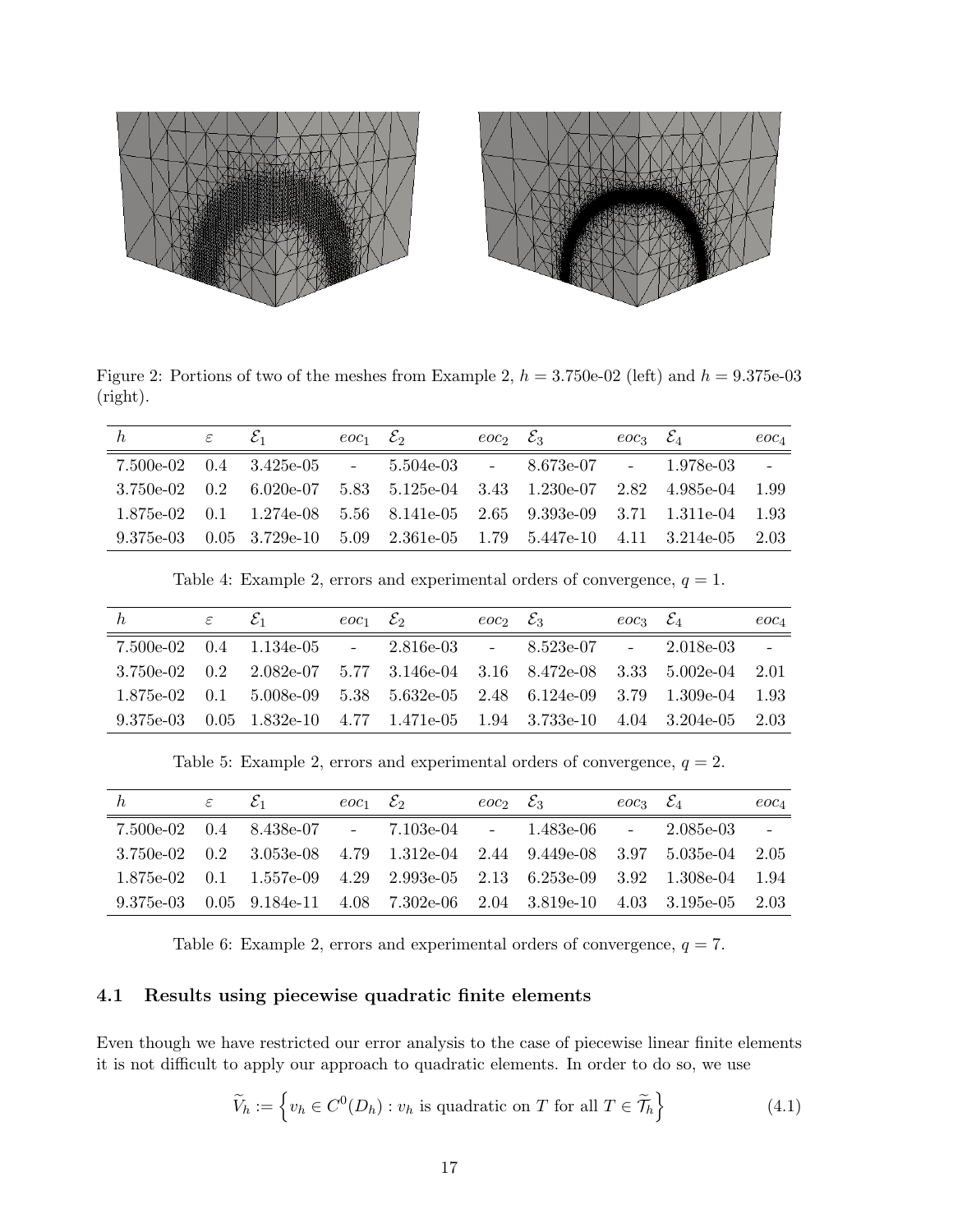

Figure 3: Computational results from Example 3:  $u_h$  plotted on the zero level surface of  $I_h\phi$ , colouring ranges from the minimum -86.45 to the maximum 99.57 of the solution (left), cross section of the mesh  $\mathcal{T}_h$  (right).

instead of (2.31) and define the forms  $a_h$  and  $l_h$  (for the case  $a_{ij} = \delta_{ij}, a_0 = 1$ ) by

$$
a_h(v_1, v_2) := \varepsilon^{-1} \sum_{T \in \widetilde{\mathcal{T}}_h} Q_T \left[ \varrho \nabla v_{1|T} \cdot \nabla v_{2|T} |\nabla I_h \phi_{|T}| + \varrho v_1 v_2 |\nabla I_h \phi_{|T}| \right]
$$
  

$$
l_h(v) := \varepsilon^{-1} \sum_{T \in \widetilde{\mathcal{T}}_h} Q_T \left[ \varrho I_h \widehat{f} v |\nabla I_h \phi_{|T}| \right],
$$

where  $I_h$  denotes the Lagrange interpolation operator for piecewise quadratic finite elements. The results in Table 7 correspond to the setting outlined in Example 1. Using a quadrature rule that is exact up to order  $q = 7$  we see eocs close to order four for  $\mathcal{E}_2$  and  $\mathcal{E}_4$  in contrast to the eocs close to order two, that are displayed in Table 3, for the corresponding affine finite element approximation. The fact that the eocs for  $\mathcal{E}_1$  and  $\mathcal{E}_3$  are close to four (rather than six as expected for quadratic elements) is a consequence of the term  $\varepsilon^2$  in (2.37) which now dominates.

| $\hbar$   | ε     | $\mathcal{E}_1$ | $\mathit{eoc}_1$ $\mathcal{E}_2$ |                                                               | $eoc_2 \mathcal{E}_3$ |                | $eoc_3$ $\mathcal{E}_4$ |                | $eoc_4$  |
|-----------|-------|-----------------|----------------------------------|---------------------------------------------------------------|-----------------------|----------------|-------------------------|----------------|----------|
| 1.875e-02 | 0.2   | 1.734e-06       | $\sim$ $-$                       | $5.016e-05$ -                                                 |                       | $5.509e-06$ -  |                         | 3.473e-08      | $\equiv$ |
| 9.375e-03 | 0.1   | 1.074e-07       |                                  | $4.01 \quad 3.114e-06$                                        |                       | 4.01 3.464e-07 |                         | 3.99 1.897e-09 | 4.19     |
| 4.687e-03 | 0.05  | 6.696e-09       | 4.00                             | $1.943e-07$ 4.00                                              |                       | 2.168e-08      | 4.00                    | 1.278e-10      | 3.89     |
| 2.344e-03 | 0.025 | 4.183e-10       |                                  | $4.00 \quad 1.214 \text{e-}08 \quad 4.00$                     |                       | $1.356$ e-09   |                         | 4.00 7.641e-12 | -4.06    |
| 1.172e-03 |       |                 |                                  | $0.0125$ $2.614$ e-11 $4.00$ $7.588$ e-10 $4.00$ $8.473$ e-11 |                       |                | 4.00                    | 4.781e-13      | 4.00     |

Table 7: Errors and experimental orders of convergence for Example 1, using (4.1) with  $q = 7$ .

#### Acknowledgements

VS would like to thank the Isaac Newton Institute for Mathematical Sciences for support and hospitality during the programme *Geometry, compatibility and structure preservation in compu*tational differential equations when work on this paper was undertaken. This work was supported by: EPSRC grant number EP/R014604/1.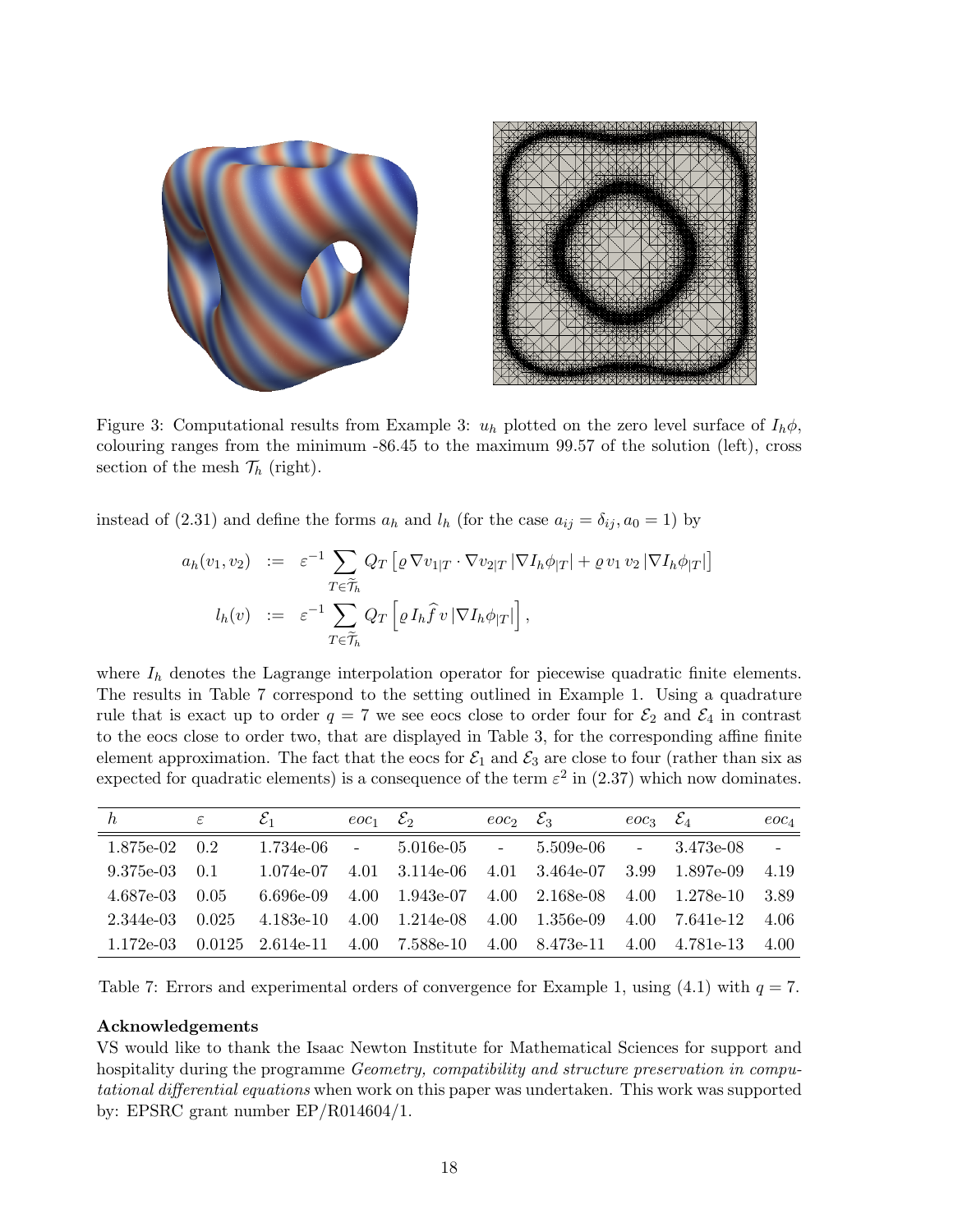# A Appendix

The aim of this appendix is to derive certain properties of the projection  $p$  and the extension  $u^e(x) = u(p(x))$  which have been used in the analysis above. To begin, we infer from the definition of  $u^e$  for  $1 \leq i, j \leq n+1$  that

$$
u_{x_i}^e(x) = \sum_{k=1}^{n+1} \underline{D}_k u(p(x)) p_{k,x_i}(x); \qquad (A.1)
$$

$$
u_{x_ix_j}^e(x) = \sum_{k,l=1}^{n+1} \underline{D}_l \, \underline{D}_k u(p(x)) \, p_{k,x_i}(x) \, p_{l,x_j}(x) + \sum_{k=1}^{n+1} \underline{D}_k u(p(x)) \, p_{k,x_ix_j}(x). \tag{A.2}
$$

LEMMA. A.1. Let  $k \in \{0,1,2\}$  and  $u \in H^k(\Gamma)$ . Then

$$
|u^e|_{k,U_r} \le C\sqrt{r}||u||_{k,\Gamma}, \quad 0 < r < \delta.
$$
\n(A.3)

*Proof.* Using the transformation  $F : \Gamma \times (-r, r) \to U_r$  with Jacobian determinant  $\mu$ , (A.1), (A.2) and the fact that  $p \in C^2$  we obtain

$$
|u^e|_{k,U_r}^2 = \sum_{|\beta|=k} \int_{U_r} |D^\beta u^e(x)|^2 dx \le C \sum_{|\kappa|=0}^{|\beta|} \int_{-r}^r \int_{\Gamma} |D^\kappa_{\Gamma} u(p)|^2 \, \mu(p,s) \, dS_p \, ds \le C \, r \, \|u\|_{k,\Gamma}^2
$$

and the result follows.  $\square$ 

In order to obtain more precise information about  $p$  and its derivatives we essentially follow the argument in [9, Section 2.1], where the corresponding formulae were derived for the case  $A = I$ . For  $x \in U_{\delta}$ , we consider the function

$$
\eta_x(\tau) := F(p(x), (1 - \tau)\phi(x)) = \gamma_{p(x)}((1 - \tau)\phi(x)), \quad \tau \in [0, 1],
$$

where  $\gamma_p$  was defined in (2.11). Since  $p \in C^2$ , it follows that  $(x, \tau) \mapsto \eta_x(\tau)$  has continuous partial derivatives of second order with respect to x. Clearly,  $\eta_x(1) = F(p(x), 0) = p(x), \eta_x(0) =$  $F(p(x), \phi(x)) = x$ . Furthermore, we infer from (2.11) that for  $k = 1, \ldots, n + 1$ 

$$
\eta'_{x,k}(\tau) = -\phi(x)\,\gamma'_{p(x),k}((1-\tau)\phi(x)) = -\phi(x)\,\frac{1}{z_x(\tau)}\sum_{l=1}^{n+1} a_{kl}(p(x))\phi_{x_l}(\eta_x(\tau)),\tag{A.4}
$$

where  $z_x(\tau) = \sum_{r,s=1}^{n+1} a_{rs}(p(x))\phi_{x_r}(\eta_x(\tau))\phi_{x_s}(\eta_x(\tau))$ . Let us abbreviate  $w(x) := z_x(0)$ . The following relations will help to simplify some of the subsequent calculations.

LEMMA. A.2. There exist  $d_k^A, d^w \in C^2$  such that

$$
\sum_{l=1}^{n+1} a_{kl}(p(x))\phi_{x_l}(x) = \phi_{x_k}(x) + \phi(x)d_k^A(x), \qquad (A.5)
$$

$$
w(x) = |\nabla \phi(x)|^2 + \phi(x)d^w(x). \tag{A.6}
$$

Furthermore, if  $f : \Gamma \to \mathbb{R}$  is differentiable, then there are  $d_k^f \in C^2$  such that

$$
\sum_{k=1}^{n+1} \underline{D}_k f(p(x)) \phi_{x_k}(x) = \phi(x) \sum_{k=1}^{n+1} \underline{D}_k f(p(x)) d_k^f(x).
$$
 (A.7)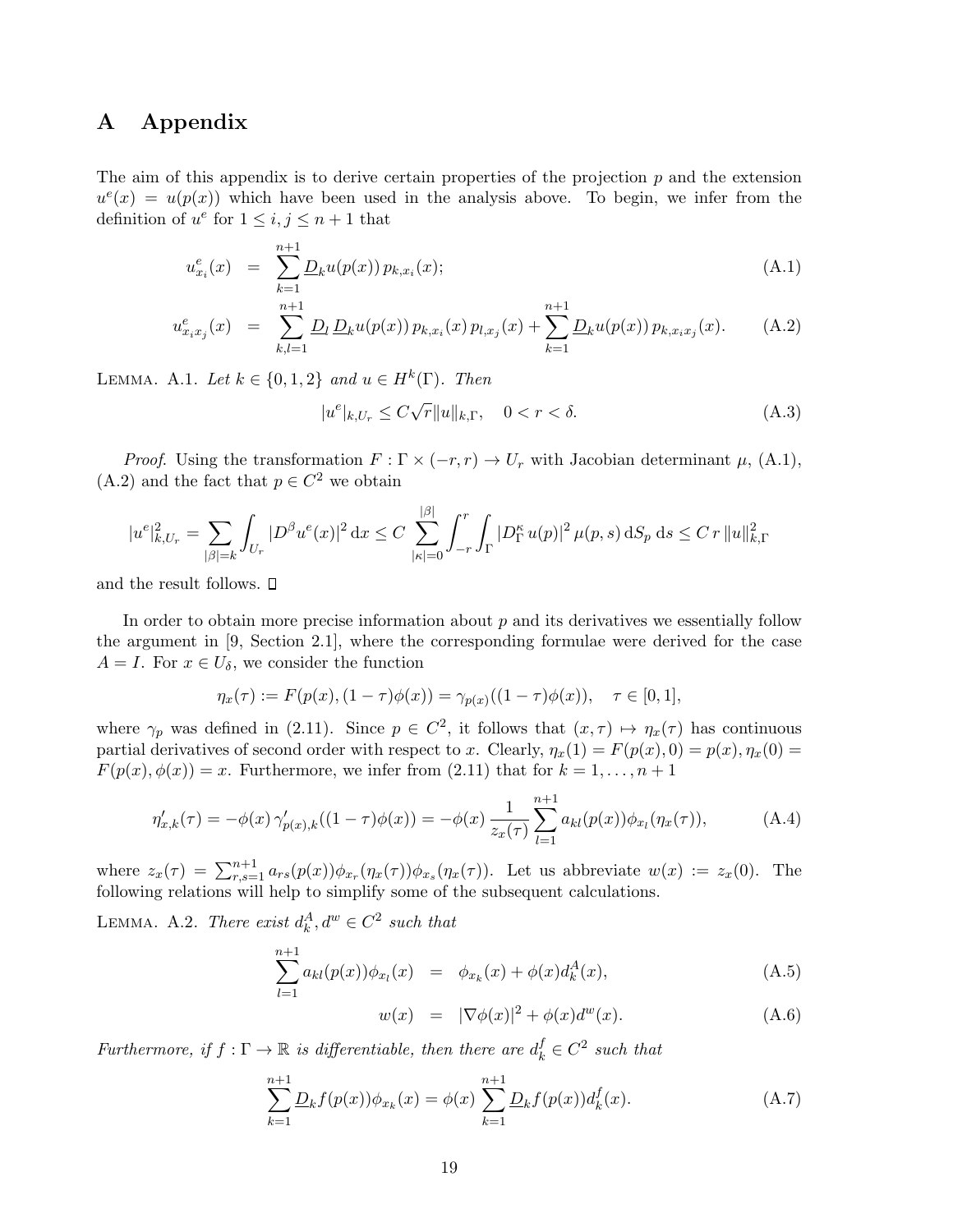*Proof.* Recalling that  $A(p)\nu(p) = \nu(p)$ ,  $p \in \Gamma$  as well as  $\eta_x(0) = x, \eta_x(1) = p(x)$  we obtain with the help of (A.4)

$$
\sum_{l=1}^{n+1} a_{kl}(p(x))\phi_{x_l}(x) = \phi_{x_k}(p(x)) + \sum_{l=1}^{n+1} a_{kl}(p(x))(\phi_{x_l}(x) - \phi_{x_l}(p(x)))
$$
  
=  $\phi_{x_k}(x) - \sum_{l=1}^{n+1} (a_{kl}(p(x)) - \delta_{kl}) (\phi_{x_l}(\eta_x(1)) - \phi_{x_l}(\eta_x(0)))$   
=  $\phi_{x_k}(x) + \phi(x)d_k^A(x).$  (A.8)

Note that  $d_k^A \in C^2$ , since this is true for  $x \mapsto \eta_x$  and  $x \mapsto a_{kl}(p(x))$ . The relation (A.6) immediately follows from (A.5). Next, observing that  $\nabla_{\Gamma} f(p(x)) \in T_{p(x)}\Gamma$  and  $\nabla \phi(p(x)) \perp$  $T_{p(x)}\Gamma$  we infer that

$$
\sum_{k=1}^{n+1} \underline{D}_k f(p(x)) \phi_{x_k}(x) = \sum_{k=1}^{n+1} \underline{D}_k f(p(x)) (\phi_{x_k}(x) - \phi_{x_k}(p(x))),
$$

which implies  $(A.7)$  in a similar way as above.  $\square$ 

Inserting (A.5) and (A.6) into (A.4) we infer that there exist  $d_k^{\eta,1} \in C^2$  such that

$$
\eta'_{x,k}(0) = -\frac{\phi(x)\phi_{x_k}(x)}{|\nabla\phi(x)|^2} + \phi(x)^2 d_k^{\eta,1}(x), \quad 1 \le k \le n+1. \tag{A.9}
$$

If we differentiate  $(A.4)$  and use again  $(A.4)$  we obtain

$$
\eta_{x,k}''(\tau) = -\frac{\phi(x)}{z_x(\tau)} \sum_{l,m=1}^{n+1} a_{kl}(p(x)) \phi_{x_l x_m}(\eta_x(\tau)) \eta_{x,m}'(\tau) + \frac{\phi(x)}{z_x(\tau)^2} z_x'(\tau) \sum_{l=1}^{n+1} a_{kl}(p(x)) \phi_{x_l}(\eta_x(\tau))
$$
  
\n
$$
= \frac{\phi(x)^2}{z_x(\tau)^2} \sum_{l,m,q=1}^{n+1} a_{kl}(p(x)) a_{mq}(p(x)) \phi_{x_l x_m}(\eta_x(\tau)) \phi_{x_q}(\eta_x(\tau))
$$
  
\n
$$
-2 \frac{\phi(x)^2}{z_x(\tau)^2} \sum_{l,m,q,r,s=1}^{n+1} a_{kl}(p(x)) a_{mq}(p(x)) a_{rs}(p(x)) \phi_{x_r x_m}(\eta_x(\tau)) \phi_{x_l}(\eta_x(\tau)) \phi_{x_q}(\eta_x(\tau)) \phi_{x_s}(\eta_x(\tau)).
$$
\n(A.10)

Taylor's theorem together with (A.9) and (A.10) implies the existence of  $d_k^{p,0} \in C^2$  with

$$
p_k(x) = \eta_{x,k}(1) = \eta_{x,k}(0) + \eta'_{x,k}(0) + \int_0^1 (1 - \tau) \eta''_{x,k}(\tau) d\tau
$$
  

$$
= x_k - \frac{\phi(x)\phi_{x_k}(x)}{|\nabla \phi(x)|^2} + \phi(x)^2 d_k^{p,0}(x).
$$
 (A.11)

The relation (A.11) allows us to prove a bound between  $p(x)$  and the closest-point projection  $\hat{p}(x)$ , which is used in the error analysis.

LEMMA. A.3. There exists a constant  $C$  such that

$$
|p(x) - \widehat{p}(x)| \le C \phi(x)^2 \qquad \forall \ x \in U_{\delta}.
$$
 (A.12)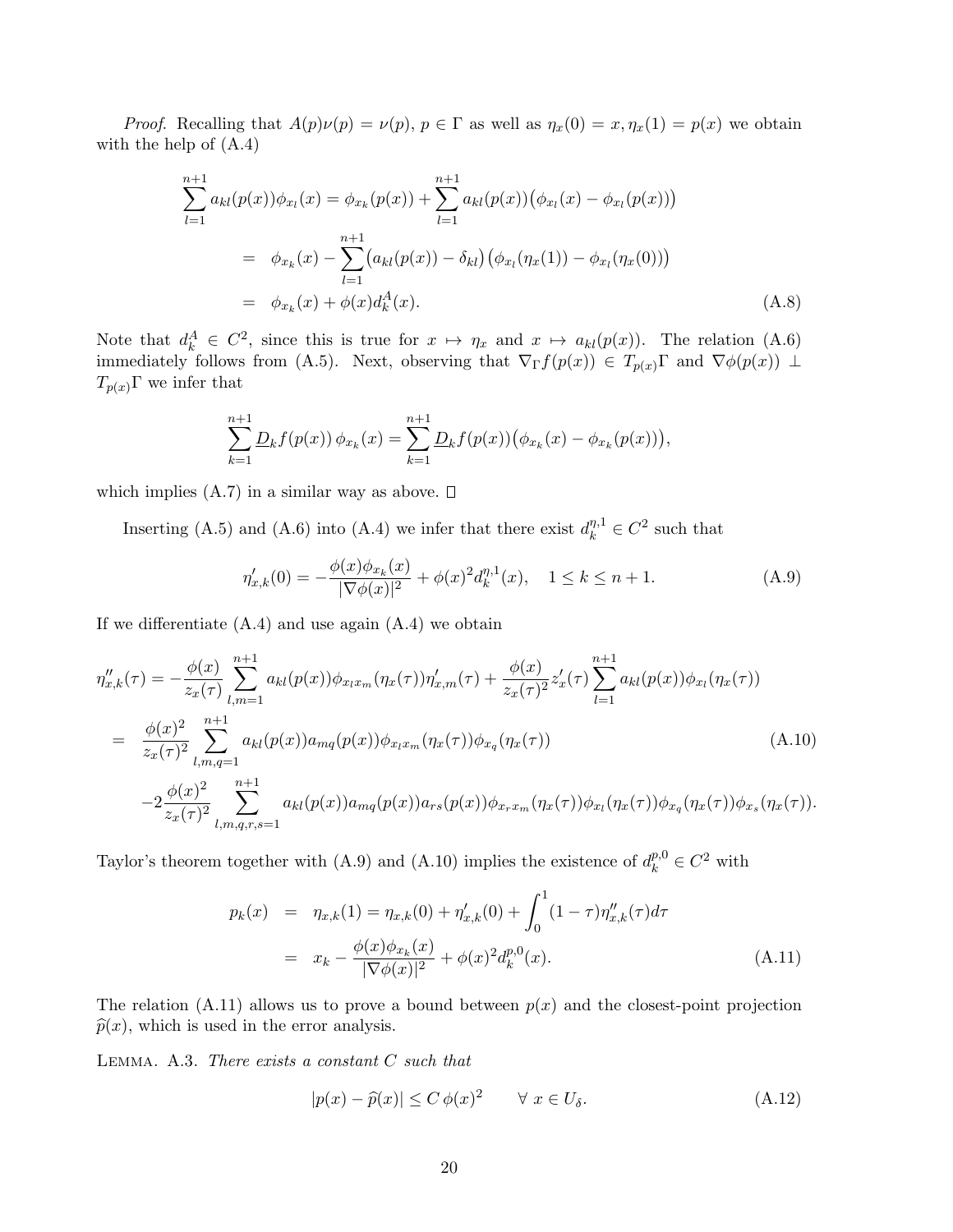*Proof.* Let us fix  $x \in U_{\delta}$ . Using (A.11) and the fact that  $p(x) \in \Gamma$  we have

$$
|x - \widehat{p}(x)| \le |x - p(x)| \le C|\phi(x)|.
$$

Furthermore, since  $T_{\hat{p}(x)}\Gamma = \text{span}\{\nabla\phi(\hat{p}(x))\}^{\perp}$ , (2.1) implies that there exists  $\lambda \in \mathbb{R}$  such that  $x \in \hat{p}(x) = \lambda \nabla\phi(\hat{p}(x))$ . Taylor expansion example  $\hat{p}(x)$  yields together with  $\phi(\hat{p}(x)) = 0$ , that  $x - \widehat{p}(x) = \lambda \nabla \phi(\widehat{p}(x))$ . Taylor expansion around  $\widehat{p}(x)$  yields together with  $\phi(\widehat{p}(x)) = 0$ , that

$$
\begin{aligned}\n\phi(x) &= \nabla \phi(\widehat{p}(x)) \cdot (x - \widehat{p}(x)) + \frac{1}{2}(x - \widehat{p}(x))^t D^2 \phi(\xi)(x - \widehat{p}(x)) \\
&= \lambda \left| \nabla \phi(\widehat{p}(x)) \right|^2 + \frac{1}{2}(x - \widehat{p}(x))^t D^2 \phi(\xi)(x - \widehat{p}(x))\n\end{aligned}
$$

for some  $\xi \in [\widehat{p}(x), x]$ . Thus

$$
\lambda = \frac{\phi(x)}{|\nabla \phi(\widehat{p}(x))|^2} + r, \quad \text{where } |r| \le C|x - \widehat{p}(x)|^2 \le C\phi(x)^2
$$

and therefore

$$
x - \widehat{p}(x) = \phi(x) \frac{\nabla \phi(\widehat{p}(x))}{|\nabla \phi(\widehat{p}(x))|^2} + r \nabla \phi(\widehat{p}(x)).
$$
\n(A.13)

If we combine this relation with (A.11) we find that

$$
p(x) - \widehat{p}(x) = \phi(x) \left[ \frac{\nabla \phi(\widehat{p}(x))}{|\nabla \phi(\widehat{p}(x))|^2} - \frac{\nabla \phi(x)}{|\nabla \phi(x)|^2} \right] + r \nabla \phi(\widehat{p}(x)) + \phi(x)^2 d^{p,0}(x),
$$

from which we deduce (A.12), since  $|x - \widehat{p}(x)| \le C |\phi(x)|$  and  $|r| \le C\phi(x)^2$ .

Our next aim is to improve on (A.11) by using a Taylor expansion of one degree higher. We deduce from  $(A.10)$ ,  $(A.5)$  and  $(A.6)$  that

$$
\eta_{x,k}''(0) = \frac{\phi(x)^2}{w(x)^2} \sum_{l,m,q=1}^{n+1} a_{kl}(p(x)) a_{mq}(p(x)) \phi_{x_l x_m}(x) \phi_{x_q}(x)
$$
  
\n
$$
-2 \frac{\phi(x)^2}{w(x)^2} \sum_{l,m,q,r,s=1}^{n+1} a_{kl}(p(x)) a_{mq}(p(x)) a_{rs}(p(x)) \phi_{x_r x_m}(x) \phi_{x_l}(x) \phi_{x_q}(x) \phi_{x_s}(x)
$$
  
\n
$$
= \frac{\phi(x)^2}{|\nabla \phi(x)|^4} \sum_{l,m=1}^{n+1} a_{kl}(p(x)) \phi_{x_l x_m}(x) \phi_{x_m}(x)
$$
  
\n
$$
-2 \frac{\phi(x)^2 \phi_{x_k}(x)}{|\nabla \phi(x)|^4} \sum_{m,r=1}^{n+1} \phi_{x_r}(x) \phi_{x_m}(x) \phi_{x_r x_m}(x) + \phi(x)^3 d_k^{n,2}(x), \qquad (A.14)
$$

where  $d_k^{\eta,2} \in C^2$ . Differentiating (A.10) and using (A.4) as well as (A.14) we obtain

$$
p_k(x) = \eta_{x,k}(1) = \eta_{x,k}(0) + \eta'_{x,k}(0) + \frac{1}{2} \eta''_{x,k}(0) + \frac{1}{2} \int_0^1 (1 - \tau)^2 \eta'''_{x,k}(\tau) d\tau
$$
  
\n
$$
= x_k - \frac{\phi(x)}{w(x)} \sum_{l=1}^{n+1} a_{kl}(p(x)) \phi_{x_l}(x) + \frac{1}{2} \frac{\phi(x)^2}{|\nabla \phi(x)|^4} \sum_{l,m=1}^{m+1} a_{kl}(p(x)) \phi_{x_l x_m}(x) \phi_{x_m}(x)
$$
  
\n
$$
- \frac{\phi(x)^2 \phi_{x_k}(x)}{|\nabla \phi(x)|^4} \sum_{m,r=1}^{n+1} \phi_{x_r}(x) \phi_{x_m}(x) \phi_{x_r x_m}(x) + \phi(x)^3 \tilde{d}_k^{p,0}(x), \qquad (A.15)
$$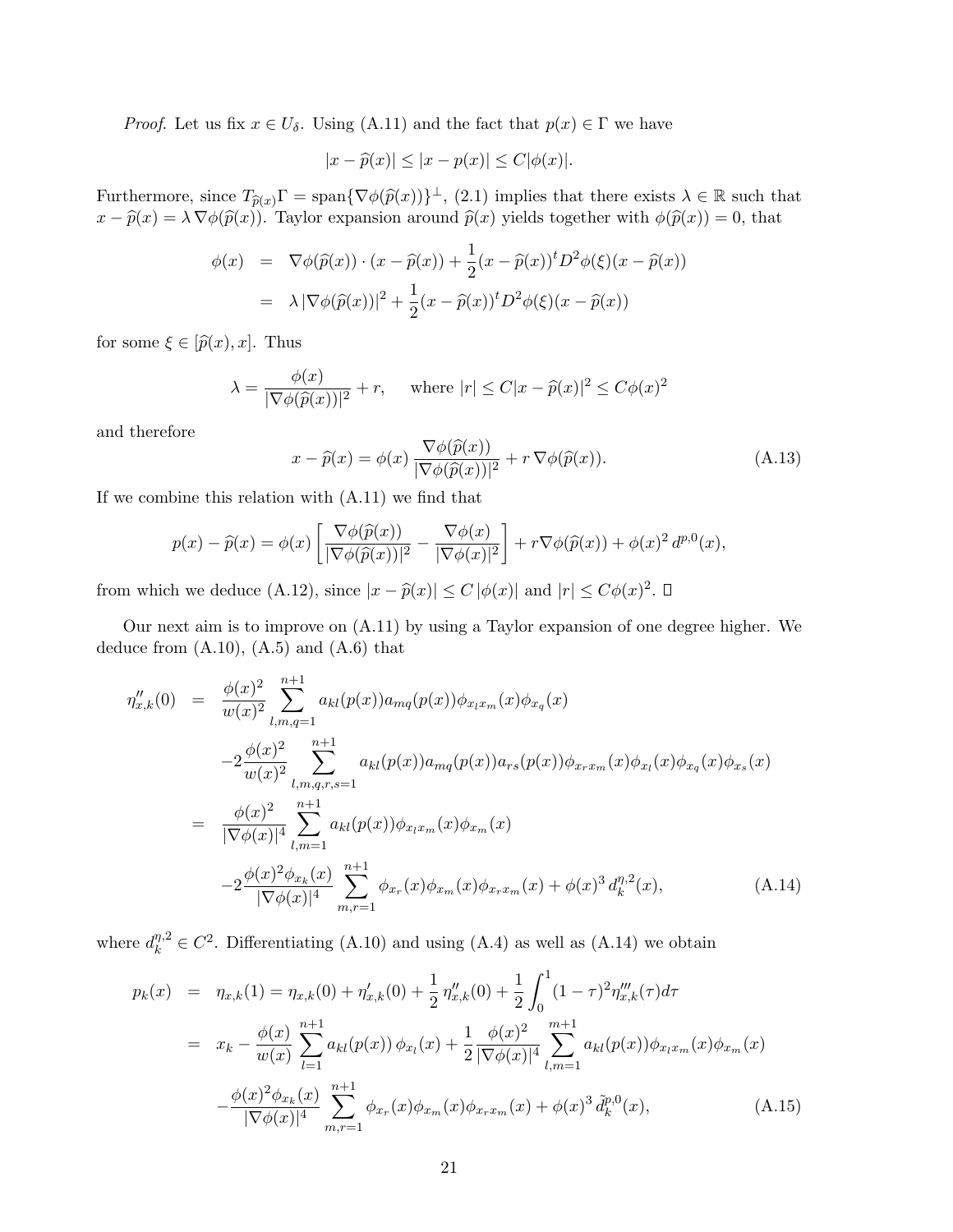where  $\tilde{d}_k^{p,0} \in C^2$ .

Before we continue let us remark that we may deduce from (A.11)

$$
p_{k,x_i}(x) = \delta_{ik} - \frac{\phi_{x_i}(x)\phi_{x_k}(x)}{|\nabla\phi(x)|^2} + \phi(x)d_{ik}^{p,1}(x), \quad 1 \le i, k \le n+1,
$$
\n(A.16)

where  $d_{ik}^{p,1} \in C^1$ . Combining this relation with (A.7) we obtain

$$
\frac{\partial}{\partial x_i} [a_{kl}(p(x))] = \sum_{m=1}^{n+1} \underline{D}_m a_{kl}(p(x)) p_{m,x_i}(x)
$$
\n
$$
= \underline{D}_i a_{kl}(p(x)) - \sum_{m=1}^{n+1} \underline{D}_m a_{kl}(p(x)) \frac{\phi_{x_i}(x) \phi_{x_m}(x)}{|\nabla \phi(x)|^2} + \phi(x) \sum_{m=1}^{n+1} \underline{D}_m a_{kl}(p(x)) d_{im}^{p,1}(x)
$$
\n
$$
= \underline{D}_i a_{kl}(p(x)) + \phi(x) d_{kl}^{A,i}(x), \qquad (A.17)
$$

where  $d_{kl}^{A,i} \in C^1$ . Differentiating (A.15) with respect to  $x_i$  and using (A.17), (A.6) we deduce for  $1 \leq i, k \leq n+1$ 

$$
p_{k,x_i}(x) = \delta_{ik} - \frac{\phi_{x_i}(x)}{w(x)} \sum_{l=1}^{n+1} a_{kl}(p(x)) \phi_{x_l}(x) + \phi(x) \frac{\phi_{x_k}(x) w_{x_i}(x)}{|\nabla \phi(x)|^4} - \phi(x) \sum_{l=1}^{n+1} \frac{D_i a_{kl}(p(x)) \phi_{x_l}(x)}{|\nabla \phi(x)|^2} - \phi(x) \sum_{l=1}^{n+1} \frac{a_{kl}(p(x)) \phi_{x_l x_i}(x)}{|\nabla \phi(x)|^2} + \frac{\phi(x) \phi_{x_i}(x)}{|\nabla \phi(x)|^4} \sum_{l,m=1}^{m+1} a_{kl}(p(x)) \phi_{x_l x_m}(x) \phi_{x_m}(x) - 2 \frac{\phi(x) \phi_{x_i}(x) \phi_{x_k}(x)}{|\nabla \phi(x)|^4} \sum_{m,r=1}^{n+1} \phi_{x_r}(x) \phi_{x_m}(x) \phi_{x_r x_m}(x) + \phi(x)^2 \tilde{d}_{ik}^{p,1}(x), \tag{A.18}
$$

where  $\tilde{d}_{ik}^{p,1} \in C^1$ . If we differentiate this relation with respect to  $x_j$  and use (A.5), (A.17) we infer for  $1 \leq i, j, k \leq n+1$ 

$$
p_{k,x_ix_j}(x) = -\sum_{l=1}^{n+1} \left\{ \frac{\underline{D}_j a_{kl}(p(x))\phi_{x_i}(x)\phi_{x_l}(x)}{|\nabla \phi(x)|^2} + \frac{\underline{D}_i a_{kl}(p(x))\phi_{x_j}(x)\phi_{x_l}(x)}{|\nabla \phi(x)|^2} \right\}
$$

$$
-\sum_{l=1}^{n+1} \left\{ \frac{a_{kl}(p(x))\phi_{x_i}(x)\phi_{x_ix_j}(x)}{|\nabla \phi(x)|^2} + \frac{a_{kl}(p(x))\phi_{x_j}(x)\phi_{x_ix_i}(x)}{|\nabla \phi(x)|^2} \right\}
$$

$$
+\sum_{l,m=1}^{n+1} \frac{a_{kl}(p(x))\phi_{x_i}(x)\phi_{x_j}(x)\phi_{x_m}(x)\phi_{x_lx_m}(x)}{|\nabla \phi(x)|^4}
$$

$$
+\beta_{ijk}(x)\phi_{x_k}(x) + \phi(x)\tilde{d}_{ijk}^{p,2}(x) + \phi(x)^2 \tilde{d}_{ijk}^{p,3}(x), \qquad (A.19)
$$

where  $\beta_{ijk}, \tilde{d}_{ij}^{p,2} \in C^1, \tilde{d}_{ijk}^{p,3} \in C^0$ . Using the above formulae we now obtain: LEMMA. A.4. Suppose that  $u : \Gamma \to \mathbb{R}$  is a solution of (2.3). Then,  $u^e$  satisfies (2.16), (2.17).

*Proof.* Combining  $(A.1)$ ,  $(A.16)$  and  $(A.7)$  we deduce that

$$
u_{x_i}^e(x) = \sum_{k=1}^{n+1} \underline{D}_k u(p(x)) p_{k,x_i}(x) = \underline{D}_i u(p(x)) + \phi(x) \sum_{k=1}^{n+1} \alpha_k^i(x) \underline{D}_k u(p(x)),
$$
 (A.20)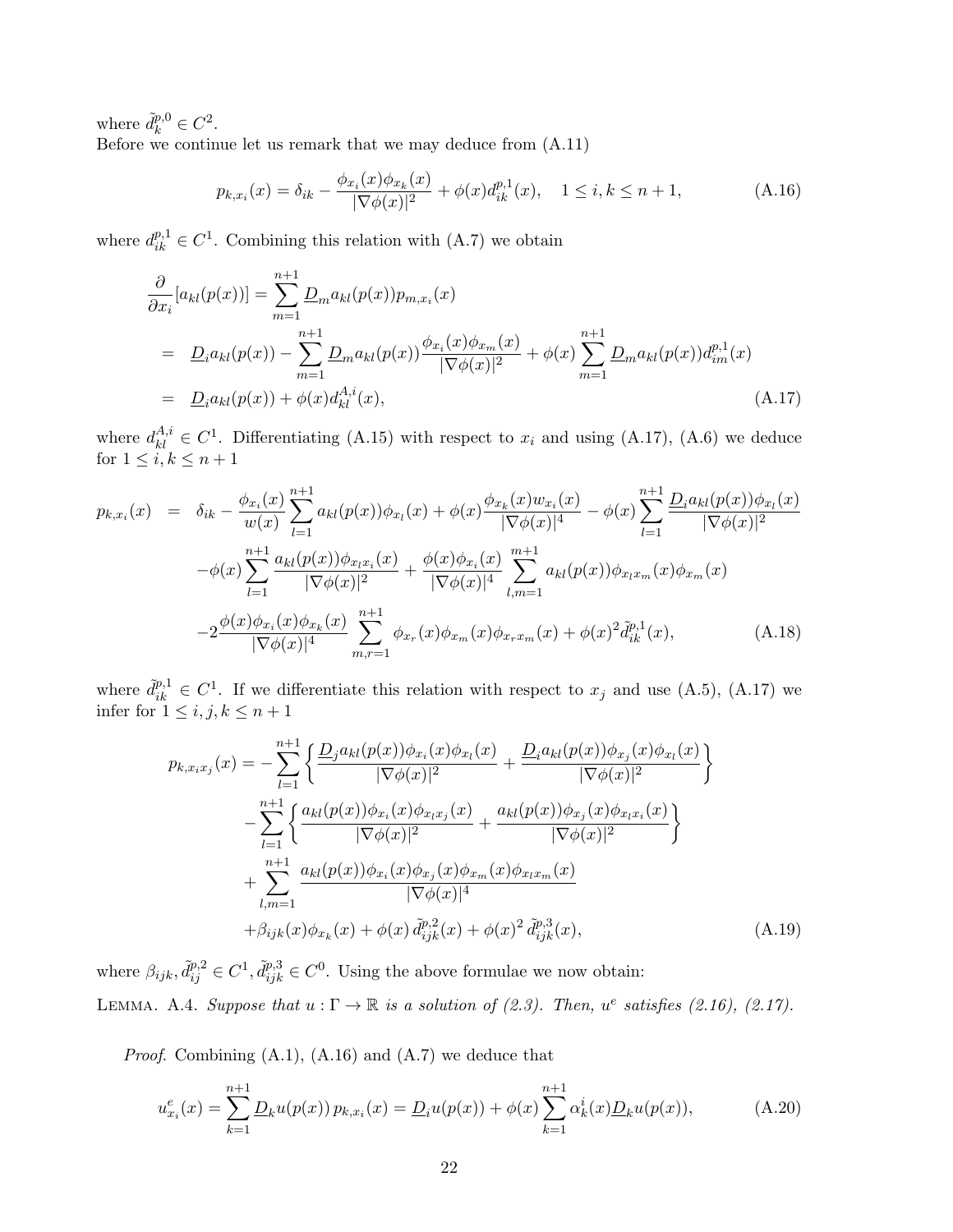where  $\alpha_k^i \in C^1$ . Similarly, using (A.2), (A.16), (A.19) and (A.7) we obtain

$$
u_{x_ix_j}^e(x) = \sum_{k,l=1}^{n+1} \underline{D}_l \underline{D}_k u(p(x)) p_{k,x_i}(x) p_{l,x_j}(x) + \sum_{k=1}^{n+1} \underline{D}_k u(p(x)) p_{k,x_ix_j}(x)
$$
  
\n
$$
= \sum_{k=1}^{n+1} \underline{D}_j \underline{D}_k u(p(x)) \left( \delta_{ik} - \frac{\phi_{x_i}(x) \phi_{x_k}(x)}{|\nabla \phi(x)|^2} \right)
$$
  
\n
$$
- \sum_{k,l=1}^{n+1} \underline{D}_k u(p(x)) \left\{ \frac{\underline{D}_j a_{kl}(p(x)) \phi_{x_i}(x) \phi_{x_l}(x)}{|\nabla \phi(x)|^2} + \frac{\underline{D}_i a_{kl}(p(x)) \phi_{x_j}(x) \phi_{x_l}(x)}{|\nabla \phi(x)|^2} \right\}
$$
  
\n
$$
- \sum_{k,l=1}^{n+1} \underline{D}_k u(p(x)) \left\{ \frac{a_{kl}(p(x)) \phi_{x_i}(x) \phi_{x_l x_j}(x)}{|\nabla \phi(x)|^2} + \frac{a_{kl}(p(x)) \phi_{x_j}(x) \phi_{x_l x_i}(x)}{|\nabla \phi(x)|^2} \right\}
$$
  
\n
$$
+ \sum_{k,l,m=1}^{n+1} \underline{D}_k u(p(x)) \frac{a_{kl}(p(x)) \phi_{x_i}(x) \phi_{x_j}(x) \phi_{x_m}(x) \phi_{x_l x_m}(x)}{|\nabla \phi(x)|^4}
$$
  
\n
$$
+ \sum_{1 \leq |\kappa| \leq 2} (\phi(x) \alpha_{\kappa}^{ij}(x) + \phi(x)^2 \tilde{\alpha}_{\kappa}^{ij}(x)) D_1^{\kappa} u(p(x)), \qquad (A.21)
$$

where  $\alpha_{\kappa}^{ij} \in C^1$ ,  $\tilde{\alpha}_{\kappa}^{ij} \in C^0$ . Recalling (A.5) and using (A.21) and the symmetry of the coefficients  $a_{ij}$  we infer that

$$
\sum_{i,j=1}^{n+1} a_{ij}^{e}(x) u_{x_ix_j}^{e}(x) = \sum_{i,j=1}^{n+1} a_{ij}(p(x)) u_{x_ix_j}^{e}(x)
$$
\n
$$
= \sum_{i,j=1}^{n+1} a_{ij}(p(x)) \underline{D}_j \underline{D}_i u(p(x)) - \sum_{j,k=1}^{n+1} \underline{D}_j \underline{D}_k u(p(x)) \frac{\phi_{x_j}(x) \phi_{x_k}(x)}{|\nabla \phi(x)|^2}
$$
\n
$$
-2 \sum_{j,k,l=1}^{n+1} \underline{D}_k u(p(x)) \underline{D}_j a_{kl}(p(x)) \frac{\phi_{x_j}(x) \phi_{x_l}(x)}{|\nabla \phi(x)|^2} - \sum_{k,l,m=1}^{n+1} a_{kl}(p(x)) \underline{D}_k u(p(x)) \frac{\phi_{x_m}(x) \phi_{x_l x_m}(x)}{|\nabla \phi(x)|^2}
$$
\n
$$
+ \sum_{1 \leq |\kappa| \leq 2} (\phi(x) \beta_\kappa(x) + \phi(x)^2 \tilde{\beta}_\kappa(x)) D_1^{\kappa} u(p(x))
$$
\n
$$
= \sum_{i,j=1}^{n+1} a_{ij}(p(x)) \underline{D}_j \underline{D}_i u(p(x)) - \sum_{k,l,m=1}^{n+1} a_{kl}(p(x)) \underline{D}_k u(p(x)) \frac{\phi_{x_m}(x) \phi_{x_l x_m}(x)}{|\nabla \phi(x)|^2}
$$
\n
$$
+ \sum_{1 \leq |\kappa| \leq 2} (\phi(x) \gamma_\kappa(x) + \phi(x)^2 \tilde{\gamma}_\kappa(x)) D_1^{\kappa} u(p(x)), \qquad (A.22)
$$

where the last identity follows from (A.7) and where  $\gamma_{\kappa} \in C^{1}, \tilde{\gamma}_{\kappa} \in C^{0}$ . On the other hand, (A.17) and (A.20) yield

$$
\sum_{i,j=1}^{n+1} a_{ij,x_j}^e(x) u_{x_i}^e(x) = \sum_{i,j=1}^{n+1} \underline{D}_j a_{ij}(p(x)) \underline{D}_i u(p(x)) + \phi(x) \sum_{k=1}^{n+1} \tilde{\beta}_k(x) \underline{D}_k u(p(x)), \tag{A.23}
$$

where  $\tilde{\beta}_k \in C^1$ . Combining (A.22) and (A.23) we find that

$$
\frac{1}{|\nabla \phi(x)|} \nabla \cdot (A^e(x) \nabla u^e(x) |\nabla \phi(x)|)
$$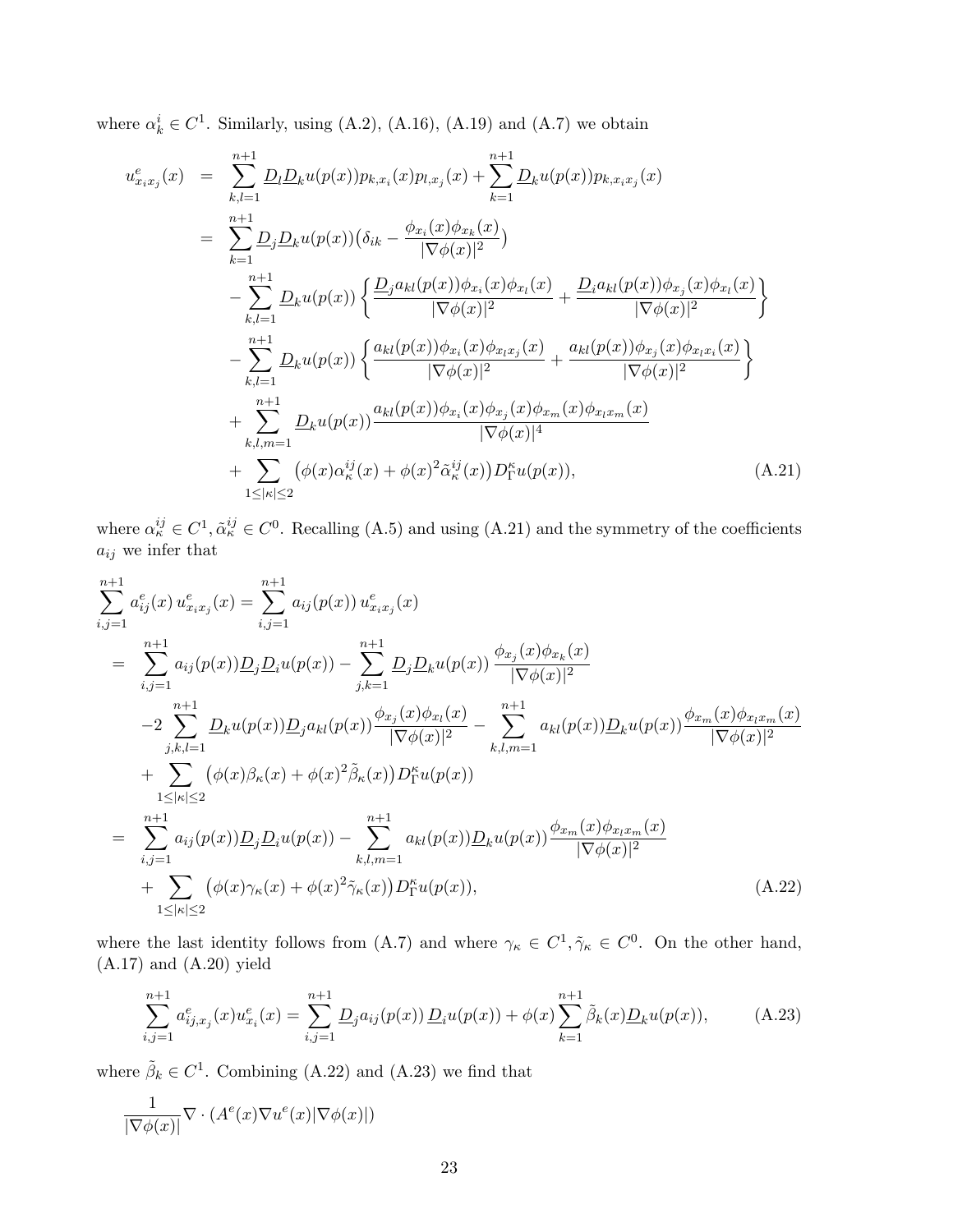$$
= \sum_{i,j=1}^{n+1} (a_{ij,x_j}^e(x)u_{x_i}^e(x) + a_{ij}^e(x)u_{x_ix_j}^e(x)) + \frac{1}{|\nabla\phi(x)|^2} \sum_{i,j,k=1}^{n+1} a_{ij}^e(x)u_{x_i}^e(x)\phi_{x_k}(x)\phi_{x_kx_j}(x)
$$
  

$$
= \sum_{i,j=1}^{n+1} \underline{D}_j(a_{ij}(p(x))\underline{D}_i u(p(x))) + \sum_{1 \leq |\kappa| \leq 2} (\phi(x)b_{\kappa}(x) + \phi(x)^2 c_{\kappa}(x))\underline{D}_1^{\kappa} u(p(x)),
$$

where  $b_{\kappa} \in C^1, c_{\kappa} \in C^0$ . Combining this relation with (2.3) implies (2.16) and (2.17).

# References

- [1] Barrett, J.W and Nürnberg, R. and Styles, V.: Finite element approximation of a phase field model for void electromigration. SIAM J. Numer. Anal. 46, 738–772 (2004).
- [2] Bertalmio, M., Cheng, L.T., Osher, S., Sapiro, G.: Variational problems and partial differential equations on implicit surfaces: The framework and examples in image processing and pattern formation. J. Comput. Phys. 174, 759–780 (2001).
- [3] Bonito, A., Demlow, A., Nochetto, R.H.: Finite element methods for the Laplace-Beltrami operator. Handbook of Numerical Analysis, vol. XXI, Geometric Partial Differential Equations - Part 1 (2020).
- [4] Burger, M: Finite element approximation of elliptic partial differential equations on implicit surfaces. Comput. Vis. Sci. 12, 87–100 (2009).
- [5] Burman, E., Hansbo, P., Larson, M.G.: A stabilized cut finite element method for partial differential equations on surfaces: The Laplace–Beltrami operator. Comput. Methods Appl. Mech. Engrg. 285, 188-207 (2015).
- [6] Burman, E., Hansbo, P., Larson, M.G., Massing, A., Zahedi, S.: Full gradient stabilized cut finite element methods for surface partial differential equations. Comput. Methods Appl. Mech. Engrg. 310, 278-296 (2016).
- [7] Chernyshenko, A.Y, Olshanskii, M.A.: Non-degenerate Eulerian finite element method for solving PDEs on surfaces. Russian J. Numer. Anal. Math. Modelling 28, no. 2, 101-124 (2013).
- [8] Deckelnick, K., Dziuk, G., Elliott, C.M., Heine, C.-J.: An h-narrow band finite-element method for elliptic equations on implicit surfaces. IMA J. Numer. Anal. **30**, 351-376 (2010).
- [9] Deckelnick, K., Elliott, C.M., Ranner, T.: Unfitted finite element methods using bulk meshes fur surface partial differential equations. SIAM J. Numer. Anal. 52, 2137–2162 (2014).
- [10] Deckelnick, K., Styles, V.: Stability and error analysis for a diffuse interface approach to an advection-diffusion equation on a moving surface. Numer. Math. 139, 709–741 (2018).
- [11] Demlow, A.: Higher-order finite element methods and pointwise error estimates for elliptic problems on surfaces. SIAM J. Numer. Anal. 47, no. 2, 805-827 (2009).
- [12] Demlow, A., Dziuk, G.: An adaptive finite element method for the Laplace–Beltrami operator on implicitly defined surfaces. SIAM J. Numer. Anal.  $45, 421-442$  (2007).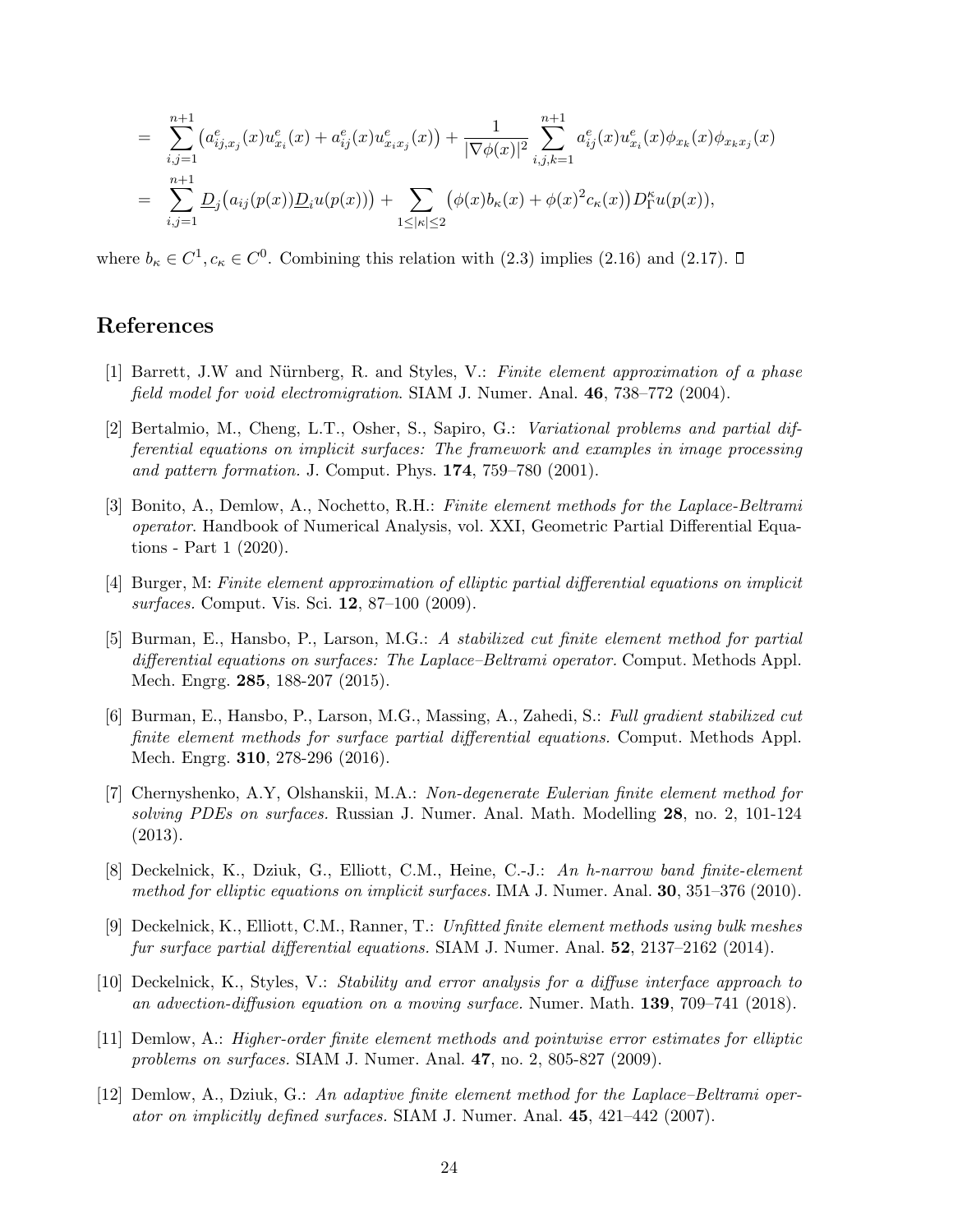- [13] Demlow, A., Olshanskii, M.A.: An adaptive surface finite element method based on volume meshes. SIAM J. Numer. Anal. **50**, no. 3, 1624-1647 (2012).
- [14] Dziuk, G.: Finite elements for the Beltrami operator on arbitrary surfaces. In: Partial differential equations and calculus of variations, S. Hildebrandt and R. Leis, eds., vol. 1357 of Lecture Notes in Mathematics, Springer-Verlag, Berlin, 1988, pp. 142–155.
- [15] Dziuk, G., Elliott, C.M.: Finite element methods for surface PDEs. Acta Numer. 22, 289– 396 (2013).
- [16] Elliott, C.M., Stinner, B.: Analysis of a diffuse interface approach to an advection diffusion equation on a moving surface. Math. Models Methods Appl. Sci. 19, 787–802 (2009).
- [17] Elliott, C.M., Stinner, B., Styles, V., Welford, R.: Numerical computation of advection and diffusion on evolving diffuse interfaces. IMA J. Numer. Anal. **31**, 786–812 (2011).
- [18] Elliott, C.M., Ranner, T.: Finite element analysis for a coupled bulk–surface partial differential equation. IMA J. Numer. Anal. 33, 377–402 (2013).
- [19] Gilbarg, D., Trudinger, N.S.: Elliptic Partial Differential Equations of Second Order, Springer–Verlag, Berlin, 2nd ed., 1988.
- [20] Grande, J., Lehrenfeld, C., Reusken, A.: Analysis of a high-order trace finite element method for PDEs on level set surfaces. SIAM J. Numer. Anal. **56**, 228–255 (2018).
- [21] Hansbo, A., Hansbo, P.: An unfitted finite element method, based on Nitsche's method, for elliptic interface problems. Comput. Methods Appl. Mech. Engrg. 191, 5537–5552 (2002).
- [22] Hansbo, A., Hansbo, P.: A finite element method for the simulation of strong and weak discontinuities in solid mechanics. Comput. Methods Appl. Mech. Engrg. 193, 3523–3540 (2004).
- [23] Macdonald, C.B., Ruuth, S.J.: The Implicit Closest Point Method for the Numerical Solution of Partial Differential Equations on Surfaces. SIAM J. Sci. Comput. 31, 4330-4350 (2009).
- [24] Olshanskii, M.A., Reusken, A.: A finite element method for surface PDEs: matrix properties. Numer. Math. 114, no. 3, 491-520 (2010).
- [25] Olshanskii, M.A., Reusken, A., Grande, J.: A finite element method for elliptic equations on surfaces. SIAM J. Numer. Anal. 47, no. 5, 3339-3358 (2009).
- [26] Olshanskii, M.A., Safin, D.: A narrow-band unfitted finite element method for elliptic PDEs posed on surfaces. Math. Comp. 85, no. 300, 1549–1570 (2016).
- [27] Rätz, A., Voigt, A.: PDE's on surfaces a diffuse interface approach. Comm. Math. Sci. 4, 575–590 (2006).
- [28] Reusken, A.: Analysis of trace finite element methods for surface partial differential equations. IMA J. Numer. Anal. 35, no. 4, 1568–1590 (2015).
- [29] Reusken, A.: A finite element level set redistancing method based on gradient recovery. SIAM J. Numer. Anal. 51 2723–2745 (2013).